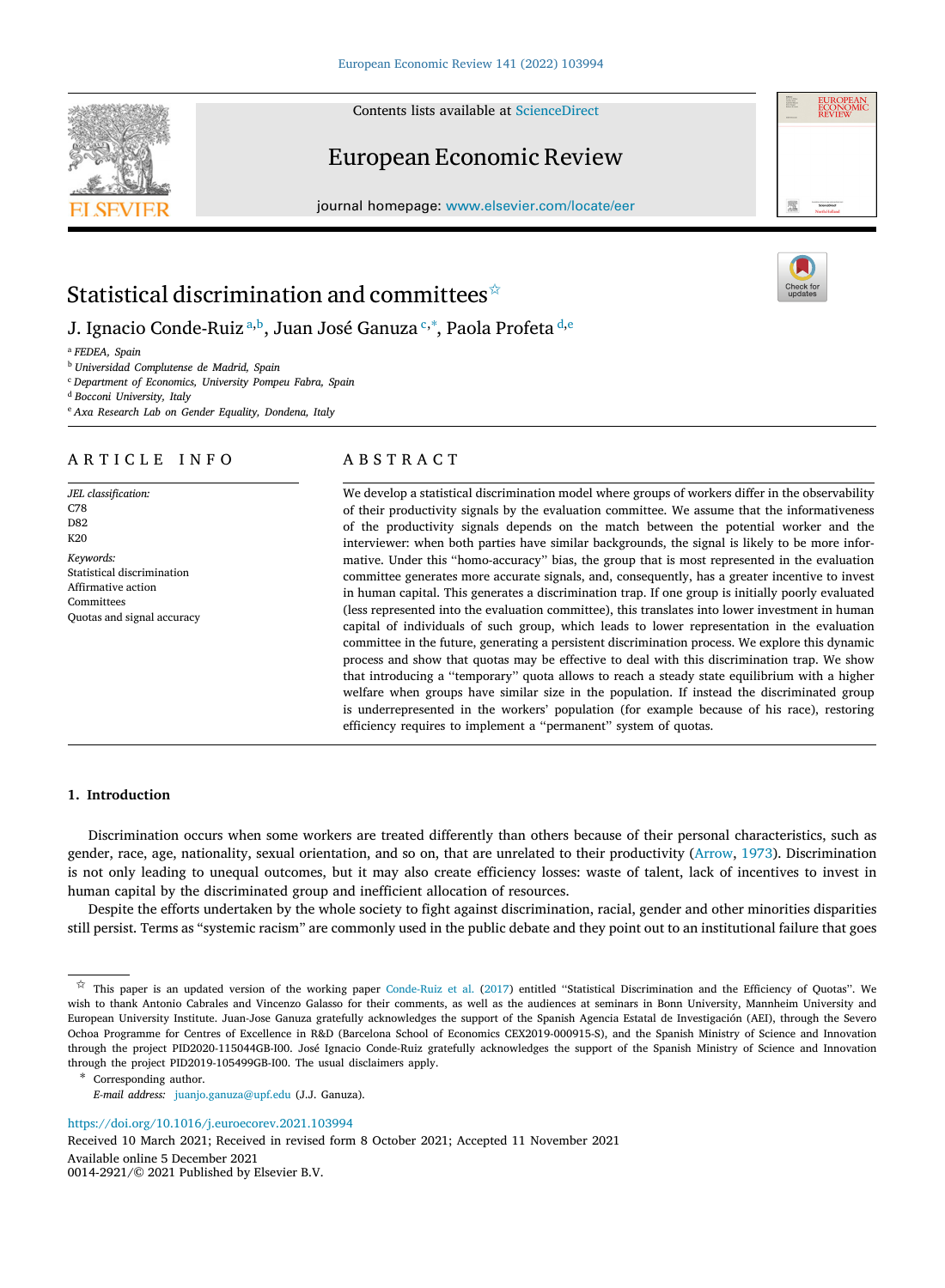<span id="page-1-0"></span>beyond the traditional economic arguments for explaining why discrimination may arise in equilibrium.<sup>[1](#page-1-0)</sup> [Small and Pager](#page-22-1) [\(2020](#page-22-1)) argue that organizations may discriminate even though their members do not want to do so, and they are vehicles through which past discrimination (intentional or not) translates to present discrimination. This paper analyzes an unintentional discrimination trap linked with the functioning of organizations. We extend a standard statistical discrimination model to analyze a promotion setting in which workers' skills are assessed by committees whose members have different abilities to evaluate workers' signals (they are better at evaluating workers from the same group). The composition of the committee is determined by previous promotion decisions and indirectly by other institutional factors as ''technology'' (the intrinsic difficulty of the evaluation process) or demographic factors (group sizes). We will show that this institutional framework may generate persistent discrimination of minority groups that initially were underrepresented in the organization.

We start our analysis considering groups with the same size. This a natural assumption for groups based on gender. Although having the same weight in the whole population, women are typically underrepresented among top leadership positions. Despite the (slow) reduction of gender gaps in the last decades, the glass ceiling – the invisible barriers which prevent women from reaching upper-level positions – is still a dominant phenomenon worldwide. According to the [World Economic Forum](#page-22-2) ([2020\)](#page-22-2), globally, only 36% of senior private sector's managers and public sector's officials are women. Despite the recent progress, the gap to close remains substantial and only a few countries are close to parity.<sup>[2](#page-1-1)</sup>

<span id="page-1-2"></span><span id="page-1-1"></span>For closing the gap, we first have to understand what are the barriers that prevent women from achieving top positions. There is a large literature that focuses on supply side arguments<sup>[3](#page-1-2)</sup> while demand side mechanisms of the so-called glass ceiling are less understood. Although there is evidence of stereotype biases [Reuben et al.](#page-22-3) [\(2014](#page-22-3)), [Bordalo et al.](#page-21-1) ([2019\)](#page-21-1) and [Bohren et al.](#page-21-2) ([2019\)](#page-21-2), explicit discriminatory rules have today been removed and the remaining barriers are subtle. In this paper, we show that behind the glass ceiling phenomenon there may be an institutional failure: the statistical discrimination undertaken by committees in hirings and promotions. The evaluation and promotion of a worker to a top position is typically taken by a committee. Recent research has shown that the committee's deliberation contributes to the emergence of gender bias ([Mengel](#page-22-4), [2019\)](#page-22-4). As a result, the selection process is not gender neutral and gender biases emerge in hiring ([Goldin and Rouse,](#page-22-5) [2000](#page-22-5)) and promotion ([Booth et al.,](#page-21-3) [2003\)](#page-21-3) decisions. We build a theoretical model to explain the gender bias of the committee deliberation and its welfare consequences.

<span id="page-1-3"></span>We consider a pool of workers that belong to two different groups, for example men and women. We assume that workers' productivity depends on the investment in specific human capital, and then on the incentives provided by the labor market or organizations.[4](#page-1-3) Individuals are heterogeneous within groups, as the investment cost differs across workers, but both groups are ex-ante identical in terms of talent, i.e. the distributions of human capital investment costs are the same in both groups. Workers' productivity is imperfectly observed and it is assessed by an evaluation committee using interviews, past performance, and similar indicators. The outcome of this evaluation process determines workers' payoffs (career opportunities) that we assume to coincide with their expected productivity (firms do not have nor use market power).

The evaluation committee's decision can be regarded as a signal over the productivity of the worker. The main element of our model is that the accuracy of this productivity signal may depend on the composition of the committee and differ across groups. We assume that there is no conflict of interest among committee members and they do not have taste bias preferences for one particular group. Then, when assessing the productivity of the worker, the committee simply aggregates the independent information held by its members and group them into a new signal. Our key assumption that we label as "homo-accuracy" bias is that committee members have better information over the productivity of a worker with whom they share a similar background.<sup>[5](#page-1-4)</sup> Committees with a higher proportion of men are not adverse *per se* to women, but they may generate more accurate signals over male candidates than female ones and provide them with greater incentives to invest in human capital.

<span id="page-1-4"></span>In our setting, statistical discrimination in committees is the driving force of persistent gender earnings and promotion gaps. We consider a dynamic model in which the committees' composition is endogenously determined by the proportion of each group among educated workers in the previous period. This dynamic link generates multiplicity of steady state equilibria: symmetric equilibria, in which workers' strategies are the same in both groups and asymmetric equilibria, in which talented workers of one group invest in human capital and those of the other group do not invest. This asymmetric equilibrium may arise if the initial condition is such that one group is underrepresented in the committee. Then individuals in this underrepresented group are poorly evaluated, they choose to make lower investment in human capital, which leads to lower representation in the evaluation committee in the future, generating a persistent discrimination process. We explore this dynamic process and show that affirmative actions policies, such as quotas in the evaluation committees, may be effective to deal with this inefficient discrimination trap. The main result of the paper

<sup>1</sup> See [Fang and Moro](#page-22-6) ([2011\)](#page-22-6) and [Lang and Spitzer](#page-22-7) [\(2020\)](#page-22-7) for a review of the classical economic arguments to explain discrimination.

<sup>&</sup>lt;sup>2</sup> Projecting current trends into the future, the [World Economic Forum](#page-22-2) ([2020](#page-22-2)) estimates that the overall global gender gap will close in 99.5 years, on average. If we focus only on the economic component of the gender gap, at the slow speed experienced over the period 2006–2020, it will take 257 years to close it.

<sup>&</sup>lt;sup>3</sup> Supply arguments as: women dislike competition for promotions ([Niederle and Vesterlund,](#page-22-8) [2010\)](#page-22-8); women avoid the stress and work-life imbalance of top positions ([Azmat and Ferrer,](#page-21-4) [2017\)](#page-21-4); career interruptions due to child caring ([Bertrand et al.,](#page-21-5) [2010](#page-21-5)). See [Matsa and Miller](#page-22-9) [\(2011\)](#page-22-9) for a short review of this literature.

<sup>4</sup> In our setting, human capital is not the observable level of education but a comprehensive concept of investments in increasing the productivity under several dimensions that are difficult to assess: following [Arrow](#page-21-0) ([1973](#page-21-0)), [Cornelll and Welch](#page-22-10) ([1996](#page-22-10)) and others, we can include among them steadiness, punctuality, responsiveness, leadership, effort in previous job experience or initiative.

<sup>5</sup> We borrow our "homo-accuracy" assumption from the statistical discrimination literature. In particular, [Cornelll and Welch](#page-22-10) ([1996\)](#page-22-10) assume that "*employers can judge job applicants' unknown qualities better when candidates belong to the same group*", where groups are defined broadly to include language, religious belief, ethnic background, race, sex, sexual preference, neighborhood upbringing, schooling, or membership in social organizations.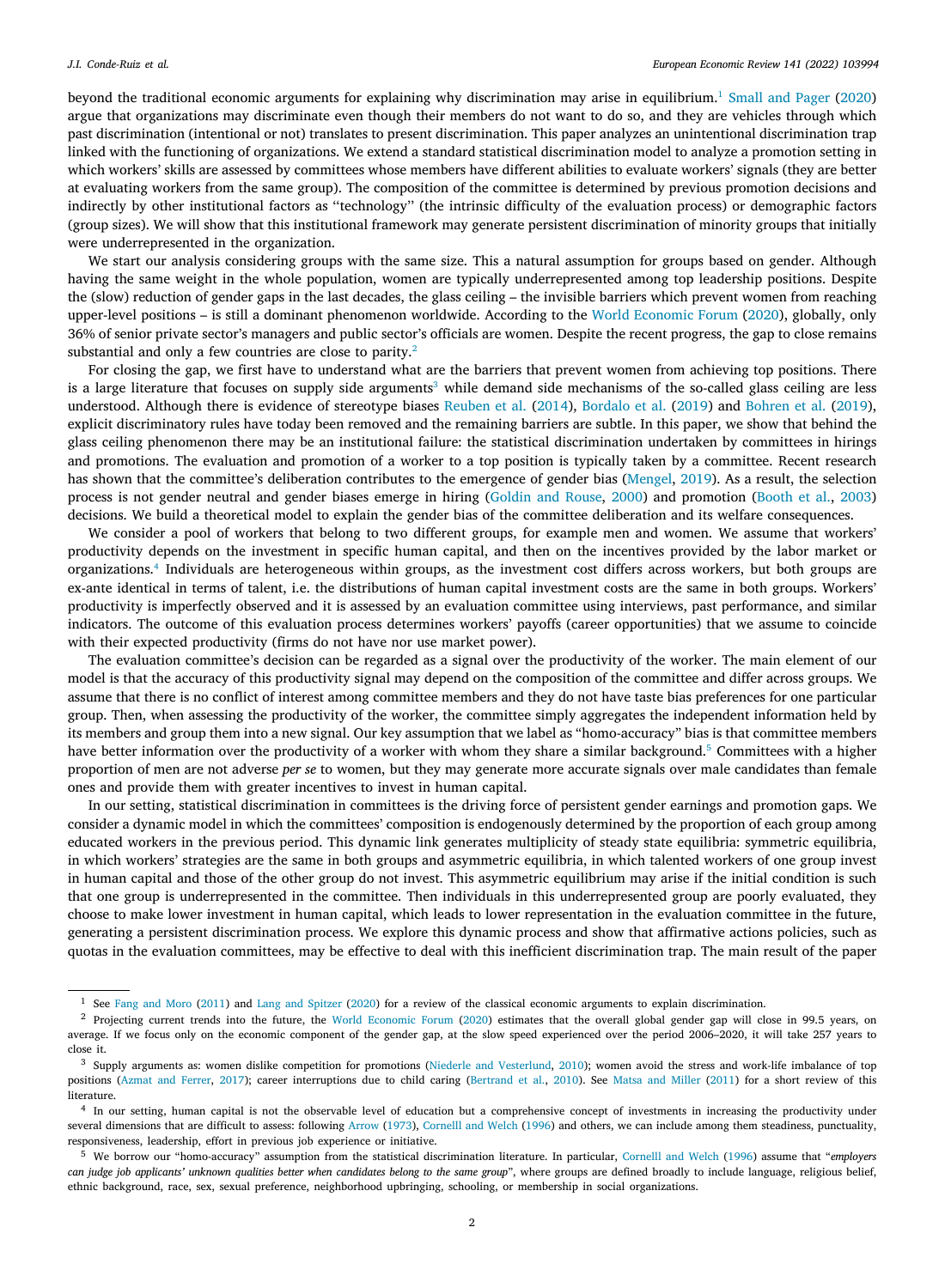is that quotas, even when non permanent, can move from an inefficient asymmetric equilibrium to a symmetric efficient equilibrium in which talented workers of both groups invest in human capital, generating total welfare gains. However, we also show that quotas may reduce welfare if imposed in non-favorable environments, in which a symmetric equilibrium with a high level of human capital investment in both groups is not feasible.

Our results are stronger when we generalize the model to groups of different size. We show that quotas are likely to play a more important role when the discriminated group is less than half the population (race discrimination for example) since the set of parameters for which an inefficient discriminatory trap may arise is larger than in the case of gender. Moreover, we also show that for restoring efficiency, in this case it may be necessary to implement a ''permanent'' system of quotas. In other words, the lower the size of the minority group, the more persistent is the discriminatory problem and the more likely it is that structural remedies are needed.

The literature on statistical discrimination goes back to the early seventies. [Phelps](#page-22-11) ([1972\)](#page-22-11) shows that workers with the same productivity are treated differently, when people do not have full information about an individual's relevant work characteristics and use group statistics as a proxy. In this line, our work is related to [Aigner and Cain](#page-21-6) ([1977\)](#page-21-6), [Lundberg and Startz](#page-22-12) ([1983\)](#page-22-12), [Cornelll and](#page-22-10) [Welch](#page-22-10) ([1996\)](#page-22-10) and [Morgan and Várdy](#page-22-13) ([2009\)](#page-22-13), that analyze settings in which there are no ex-ante productivity differences between different population groups, but workers' productivity is imperfectly observed by employers with different precision**,** generating discrimination outcomes and inefficiencies. We contribute to this literature by analyzing the role of committees in this accuracy bias and show that statistical discrimination in committees can lead to an inefficient discriminatory trap that can be overcome by affirmative action policies.

Another branch of the literature starting with [Arrow](#page-21-0) ([1973\)](#page-21-0) includes [Foster and Vohra](#page-22-14) ([1992\)](#page-22-14), [Coate and Loury](#page-21-7) ([1993\)](#page-21-7) and [Moro](#page-22-15) [and Norman](#page-22-15) [\(2004](#page-22-15)) among others. They analyze other types of discrimination driven by "self-confirming stereotypes". Minority workers invest less in human capital since they (correctly) anticipate that employers will threat them worst. This effect can also arise when the evaluation of workers' productivity is done by a committee. Typically, the committee wants to minimize decision errors in its evaluation and should thus take into account the priors over the productivity of each group, opening the possibility of discrimination due to "self-confirming stereotypes". We extend our base model to analyze the case in which committee optimally use the prior information in its decisions. We show that the symmetric good equilibrium in which talented workers of both groups invest in human capital is most likely. However, we also show that minority groups can be still adversely treated through this mechanism, and they may be subject to tougher standards in the evaluation process.

The closest papers to ours are [Athey et al.](#page-21-8) ([2000\)](#page-21-8) and [Siniscalchi and Veronesi](#page-22-16) [\(2020](#page-22-16)) which study a related intertemporal dynamic links but focus on a different mechanisms. [Athey et al.](#page-21-8) ([2000\)](#page-21-8) analyzes a firm in which employees, as in our model, belong to two different groups and differ in their productivity. There are entry-level and upper-level positions. In each period, a proportion of entry-level employees is promoted. The dynamic link is that productivity may increase with mentoring, and an employee receives more mentoring the higher is the share of her type among the upper level employees. The authors analyze optimal promotion policies and characterize different steady states. As in our setting, long term equilibria in which upper level positions are dominated by a group may arise. Beside the mentoring mechanism, our approach differs in which we deal with the worker investment in human capital and the asymmetric equilibria are likely to lead to an inefficient allocation of talent. Therefore, the positive discriminatory policies may not only have long term impact, as in [Athey et al.](#page-21-8) ([2000\)](#page-21-8), but they can also restore efficiency. [Siniscalchi and Veronesi](#page-22-16) [\(2020\)](#page-22-16) focus on academic labor market and points out to an unintentional discrimination trap linked to the so-called "self image bias". Research evaluators are biased towards young researchers with similar characteristics to them. The authors build up an overlapping-generations model with two groups of researchers with equally desirable (but slightly different) research characteristics and identical ex-ante productivity distributions. If one group is slightly overrepresented among the evaluators, this group (and its specific research characteristics) may dominate forever. We describe a similar institutional dynamic failure in a setting in which productivity is endogenous and with a different driving force. Under "self image bias", referees positively evaluate researchers with similar characteristics to them. On the contrary, our "homo-accuracy bias'' only affects to the quality of the screening process rather than its outcome.

<span id="page-2-0"></span>Our paper is also broadly related to the literature on information aggregation and communication in committees.<sup>[6](#page-2-0)</sup> In our benchmark model, the committee is a group of privately informed individuals with common interests deciding over two possible evaluation outcomes. We assume that the committee takes the best option given the signals revealed. In this frictionless setting, as in [Coughlan](#page-22-17) [\(2000](#page-22-17)), it is optimal for committee members to reveal all their information, since revealing a private signal cannot make the outcome worse. Then, unlike the literature on voting rules and information aggregation (early contributions include [Austen-](#page-21-9)[Smith and Banks](#page-21-9) [\(1996](#page-21-9)) and [Feddersen and Pesendorfer](#page-22-18) [\(1996](#page-22-18))), we are ignoring the strategic behavior among committee members that arises when it is costly to acquire or reveal information, or if committee members are limited to cast a vote. Regarding this last point, we consider an extension of the model in which the decision of the committee is taken using a majority rule with an arbitrary threshold.

The paper is organized as follows: the next section presents the benchmark model of human capital investment under imperfect information. Section three analyzes the role of committees in statistical discrimination and shows in a dynamic setting that a discrimination trap may arise. Section four introduces quotas into the model and proves that they may be an effective remedy to restore efficiency. Section five extends the model to analyze race discrimination (the case in which the population sizes of groups are not equal). Section six analyzes several extensions regarding the committee decision process and section seven concludes.

<sup>6</sup> For a nice review of this literature see [Austen-Smith and Feddersen](#page-21-10) ([2009](#page-21-10)) and the recent contribution of [Osborne et al.](#page-22-19) ([2020](#page-22-19)).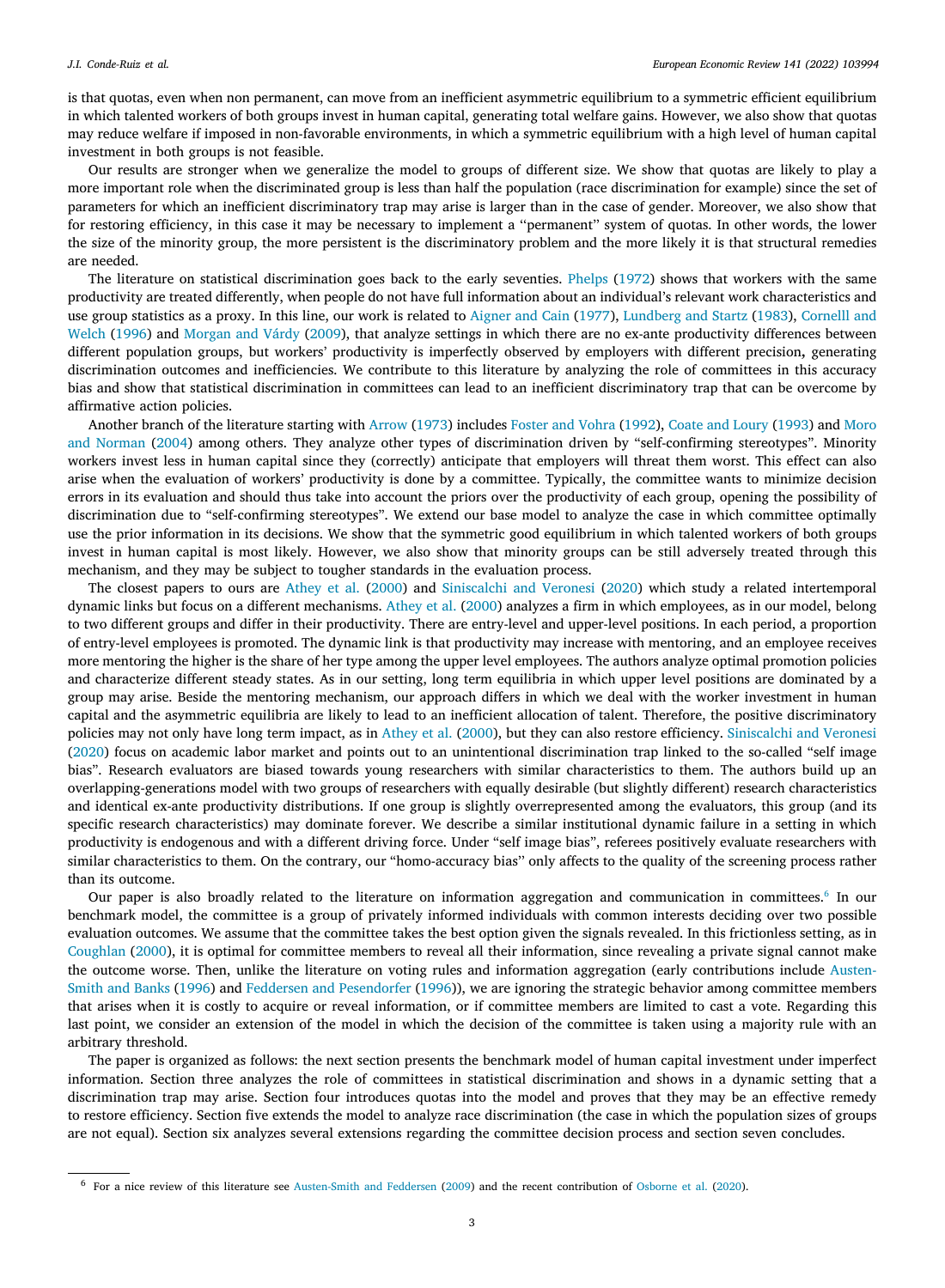# **2. Simple model of human capital investment**

Workers (candidates) are risk neutral and their productivity depends on their investment decisions in human capital. In particular, a worker decides whether to invest in human capital or not, i.e.  $e \in \{I, N\}$ . Investing entails a fixed cost  $c \ge 0$ , but leads to high productivity  $\theta$ , whereas not investing entails no fixed cost but is linked with low productivity  $\theta$ .

Workers may be of three different types, depending on the size of the fixed cost incurred in case of investment in human capital. With ex ante probability  $\frac{1-\alpha}{2}$  a worker has a fixed cost  $c = \infty$ . As a consequence, independently of labor incentives, this type of worker will never invest and have low productivity  $\underline{\theta}$ . With probability  $\frac{1-\alpha}{2}$ , a worker has a fixed cost  $c = 0$ . This type of worker will always invest and have a high productivity  $\bar{\theta}$ . Finally, with a probability  $\alpha$ , a worker faces an intermediate fixed cost  $\hat{c}$ , with  $0 < \hat{c} < \overline{\theta} - \theta$ . We denote these workers as "strategic" types, since their decision of investing in human capital will depend on the labor incentives.<sup>[8](#page-3-1)</sup> Notice that for  $\hat{c} < \overline{\theta} - \theta$ , it is efficient for "strategic" workers to invest in human capital.

<span id="page-3-1"></span>Workers learn their types before they decide whether or not to invest in human capital. Workers' types are private information. Their productivity is imperfectly observed by an evaluation committee using interviews, past performance and other mechanisms. We summarize this evaluation process with a binary signal s, where  $s \in \{s_H, s_L\}$ . We start by taking this information structure as exogenous. The signal's realization depends on the underlying productivity of the worker as follows:

<span id="page-3-0"></span>
$$
\begin{array}{c|c}\n\Pr(s | \theta) & \overline{\theta} & \underline{\theta} \\
\hline\ns_H & \frac{1 + \gamma_{\overline{\theta}}}{2} & \frac{1 - \gamma_{\theta}}{2} \\
s_L & \frac{1 - \gamma_{\overline{\theta}}}{2} & \frac{1 + \gamma_{\theta}}{2}\n\end{array}
$$

That is, if the worker has high productivity, the evaluation will be positive,  $s_H$ , with probability  $\frac{1+\gamma_{\overline{\theta}}}{2}$ . Similarly, if the productivity is low, the evaluation will be negative,  $s_L$ , with probability  $\frac{1+\gamma_\theta}{2}$ . Notice that the evaluation committee may make mistakes (signal has noise) and independently of the worker's productivity, both signal realizations may take place. For tractability, we assume that in the state of the worker's productivity, both signal realizations may take place. For symmetry  $\gamma_{\bar{\theta}} = \gamma_{\underline{\theta}} = \gamma \in [0, 1]$ , where  $\gamma$  represents the accuracy of the signal, with a higher  $\gamma$  implying a more informative signal. More specifically, with  $\gamma = 0$  the signal is non-informative, the realization of the signal is not correlated with productivity. On the contrary, with  $\gamma = 1$  the signal is fully informative since it reveals the underlying productivity of the worker. Finally, we assume that workers' payoffs coincide with the expected worker productivity given the outcome of the evaluation process (the signal realization ). In words, we assume that there is no "economic discrimination" since two workers with identical (expected) productivity are paid equally.<sup>[9](#page-3-2)</sup>

<span id="page-3-2"></span>The timing of the game is as follows.

- 1. Nature chooses the types of workers (the fixed cost  $c$  of acquiring human capital).
- 2. Each worker chooses whether or not to invest in human capital which determines her productivity.
- 3. The evaluation committee generates the signal  $s \in \{s_H, s_L\}$  on the worker's productivity according to the information structure described above.
- 4. Workers' payoffs are realized according to their expected productivity given s.

#### *2.1. The market game. Expected workers' payoffs*

As usual, we solve the game backwards. Thus, we start by determining the workers' payoffs given the signal generated by the evaluation committee s. We have assumed that workers' total payoffs are their expected productivity:

$$
w(s) = \underline{\theta} \Pr\left(\underline{\theta} \mid s\right) + \overline{\theta} \Pr\left(\overline{\theta} \mid s\right) = \underline{\theta} + (\overline{\theta} - \underline{\theta}) \Pr\left(\overline{\theta} \mid s\right).
$$

for simplicity we assume  $\theta = 0$ , then

$$
w(s_H) = \overline{\theta} \operatorname{Pr}(\overline{\theta}|s_H)
$$
 and  $w(s_L) = \overline{\theta} \operatorname{Pr}(\overline{\theta}|s_L)$ 

Given these salaries, which will be the investment strategy chosen by workers in equilibrium? Or, in other words, under which circumstances the strategic workers are going to invest in human capital? Solving the game and answering these questions require characterizing the Perfect Bayesian Equilibrium (PBE). A PBE is a set of strategies and beliefs such that, at any stage of the game,

<sup>7</sup> In extensions appendix, we modify our benchmark model for introducing a continuous level of effort e and uncertainty (the map between effort and productivity is not deterministic).

<sup>&</sup>lt;sup>8</sup> This structure of types is inspired by the credit reputation model of [Diamond](#page-22-20) ([1989](#page-22-20)). In particular, we borrow from Diamond (1989) the existence of non strategic types that will never or always invest. This simplifies the characterization of the equilibrium and avoids non interesting cases, as a trivial equilibrium in which nobody invests, or even situations in which the existence of an investment equilibrium is not granted. In the extensions appendix, we solve a version of the model with continuous of types.

<sup>&</sup>lt;sup>9</sup> For the main results it is not needed that the payoffs coincide with the expected productivity but that they should be proportional to it. In fact, the model is compatible with a promotion setting within an organization or with a wage bargaining process in a labor market. However, for this later case, we have to additionally assume that not only the outcome but also the details of the evaluation processes are "common knowledge" (observable by the market).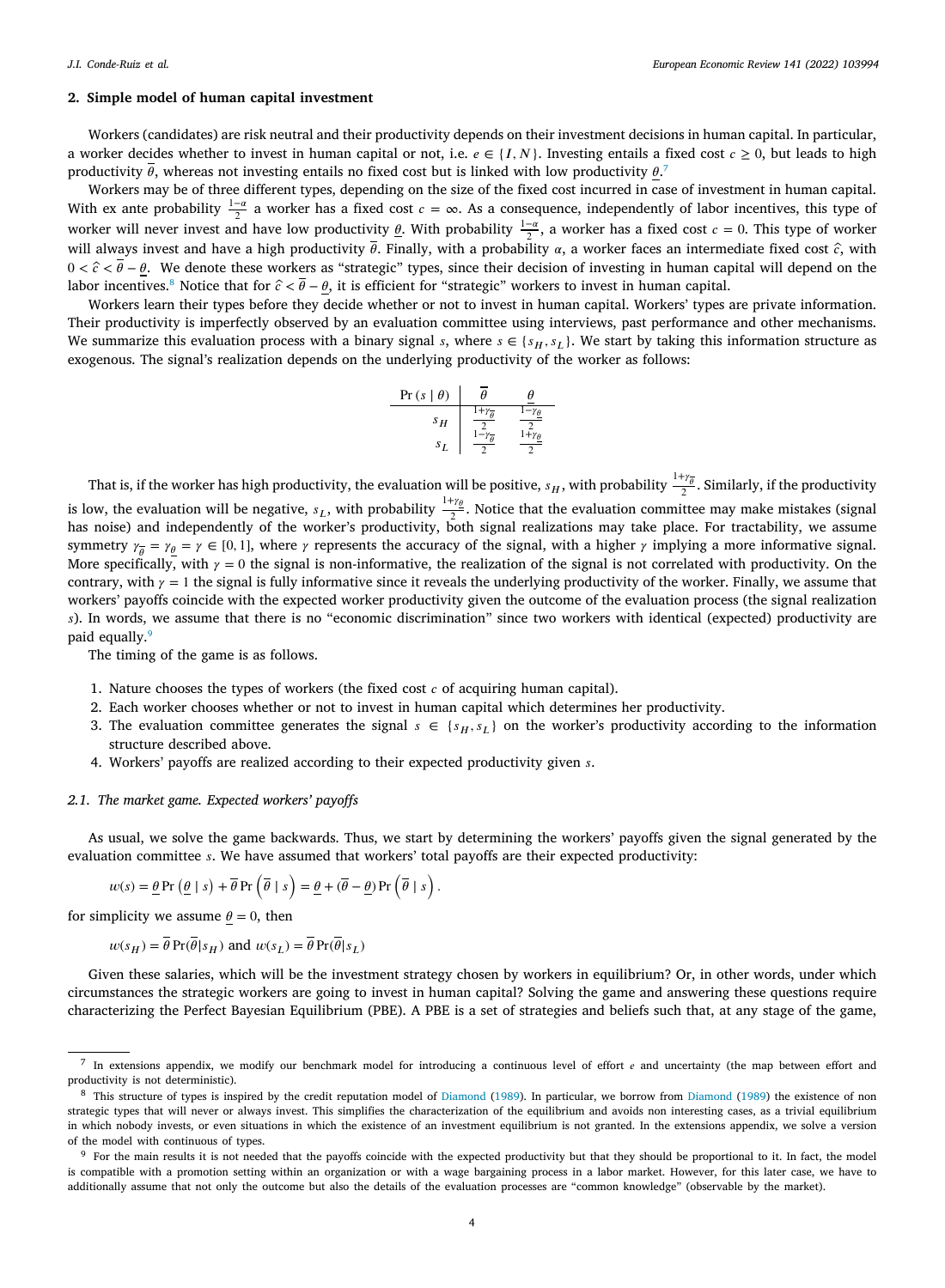strategies are optimal given the beliefs, and the beliefs are obtained from equilibrium strategies and observed actions using Bayes' rule.

The investment strategy will depend on the type of the worker: the type with  $c = \infty$  will never invest, while the type with  $c = 0$ will always do it. We are then left to discuss what the strategic type with  $0 < \hat{c} < \theta$  is going to do. In order to do so, we start by determining the expected payoffs given the workers' investment decisions, the accuracy of the evaluation committee  $\gamma$  and the prior belief Pr  $(\overline{\theta}) = p$ .

$$
W_{\overline{\theta}}(\gamma, p) = \frac{1+\gamma}{2} w(s_H) + \frac{1-\gamma}{2} w(s_L)
$$
  

$$
W_{\underline{\theta}}(\gamma, p) = \frac{1+\gamma}{2} w(s_L) + \frac{1-\gamma}{2} w(s_H)
$$

Therefore, the incentives to invest in human capital are driven by the incremental expected pay-off between high and low productivity.

$$
W_{\overline{\theta}}(\gamma, p) - W_{\underline{\theta}}(\gamma, p) = \gamma \overline{\theta}(\Pr(\overline{\theta} | s_H) - \Pr(\overline{\theta} | s_L))
$$

<span id="page-4-0"></span>**Lemma 1.** Incentives to invest in human capital,  $W_{\overline{\theta}}(\gamma,p)-W_{\underline{\theta}}(\gamma,p)$ , are increasing in the accuracy of the signal  $\gamma$ .

In words, higher accuracy makes the correlation between signal realization  $s \in \{s_H, s_L\}$  and productivity  $\{\bar{\theta}, \theta\}$  stronger. This higher correlation increases (decreases) the probability of receiving a positive signal  $s_H$  for a high (low) productivity worker and also increases (decreases) the payoffs of  $s_H$ ,  $w(s_H) = \overline{\theta} \Pr(\overline{\theta}|s_H)$  ( $s_L$ ,  $w(s_L) = \overline{\theta} \Pr(\overline{\theta}|s_L)$ ). These two forces increase the payoffs of high productivity and reduces the payoffs of low productivity, leading to higher incentives to invest in human capital.

There exist two possible PBE in pure strategies: (i) High Human Capital (HHC) equilibrium in which strategic workers choose to invest in human capital, since the incremental expected pay-off between high and low productivity compensates the cost of acquiring human capital, i.e  $W_{\overline{\theta}}(\gamma, p) - W_{\underline{\theta}}(\gamma, p) \geq \hat{c}$ . (ii) Low Human Capital Equilibrium (LHC) in which strategic workers prefer not to invest in human capital, since  $W_{\overline{\theta}}(\gamma, \overline{p}) - W_{\underline{\theta}}(\gamma, p) \leq \hat{c}$ .

With perfect information  $\gamma = 1$ , as salaries are equal to workers' productivity, strategic workers invest since it is efficient to do so ( $W_{\overline{\theta}}(\gamma, p) - W_{\underline{\theta}}(\gamma, p) = \overline{\theta} \ge \hat{c}$ ). Given this and that incentives to invest are increasing in  $\gamma$  [\(Lemma](#page-4-0) [1\)](#page-4-0), HHC requires a high enough accuracy  $\gamma \ge \gamma$  to arise, while LHC requires a low enough accuracy  $\gamma \le \overline{\gamma}$  to hold. The next step is to characterize both equilibria by computing these two thresholds.

# *2.2. High human capital (HHC) equilibrium*

Perfect Bayesian Equilibrium requires that priors and beliefs are consistent with strategies. Then, in the HHC equilibrium the prior that the worker has high productivity is  $p = Pr(\bar{\theta}) = \frac{1-\alpha}{2} + \alpha = \frac{1+\alpha}{2}$  (given that  $c = 0$  and strategic types invest). Then, the incentive compatibility condition becomes

$$
W_{\overline{\theta}}\left(\gamma,\frac{1+\alpha}{2}\right)-W_{\underline{\theta}}\left(\gamma,\frac{1+\alpha}{2}\right)\geq\hat{c}.\tag{1}
$$

Applying Bayes rule, we can rewrite the incentive compatibility condition in terms of  $\gamma$ , as follows:

<span id="page-4-1"></span>
$$
\gamma \geq \underline{\gamma} = \left(\frac{\frac{\hat{c}}{\theta}}{1 - \alpha^2 (1 - \frac{\hat{c}}{\theta})}\right)^{\frac{1}{2}}.
$$

where  $W_{\overline{\theta}}\left(\underline{\gamma}, \frac{1+a}{2}\right)$  $-\frac{W_{\theta}\left(\underline{\gamma},\frac{1+a}{2}\right)}{2}$  $= \hat{c}$ <sup>[10](#page-4-1)</sup> As we anticipate, if the level of accuracy of the public signal  $\gamma$  is large enough, strategic workers have incentives to invest in their human capital and the HHC equilibrium exists.<sup>[11](#page-4-2)</sup>

# *2.3. Low human capital (LHC) equilibrium*

The analysis is analogous to the previous one. Suppose now that the strategic type chooses not to invest. Then, in such a case, The analysis is analogous to the previous one. Suppose now that the strategic type chooses not to fivest. Then, in such a case, priors that a worker has high productivity are  $p = Pr(\bar{\theta}) = \frac{1-\alpha}{2}$  (only the  $c = 0$  type inv condition is

<span id="page-4-2"></span>
$$
W_{\theta}\left(\gamma,\frac{1-\alpha}{2}\right)-W_{\underline{\theta}}\left(\gamma,\frac{1-\alpha}{2}\right)\leq\widehat{c}.\tag{2}
$$

<sup>10</sup> Applying the Bayes' rule we can rewrite the expected pay-off function as follows  $W_{\overline{\theta}}\left(\underline{y},\frac{1+a}{2}\right)$  $-\frac{W_{\underline{\theta}}}{2} \left(\underline{\gamma}, \frac{1+a}{2}\right)$  $=\frac{1+\gamma}{2}(1+\alpha)\overline{\theta}\underline{y}(\frac{\frac{1+\gamma}{2}}{1-\alpha+2\alpha\frac{1+\gamma}{2}}-\frac{\frac{1-\gamma}{2}}{1+\alpha-2\alpha\frac{1+\gamma}{2}}).$  Simplifying

this expression, the binding incentive compatibility condition becomes  $\overline{\theta} \frac{z^2(1-a^2)}{1-a^2z^2} = \hat{c}$ . After some computation, we get  $\gamma$ .

<sup>&</sup>lt;sup>11</sup> Interestingly, the cut-off  $\gamma$  is increasing in  $\frac{\hat{c}}{\theta}$ . In other words, the HHC is more likely to arise if the investment in human capital is more profitable.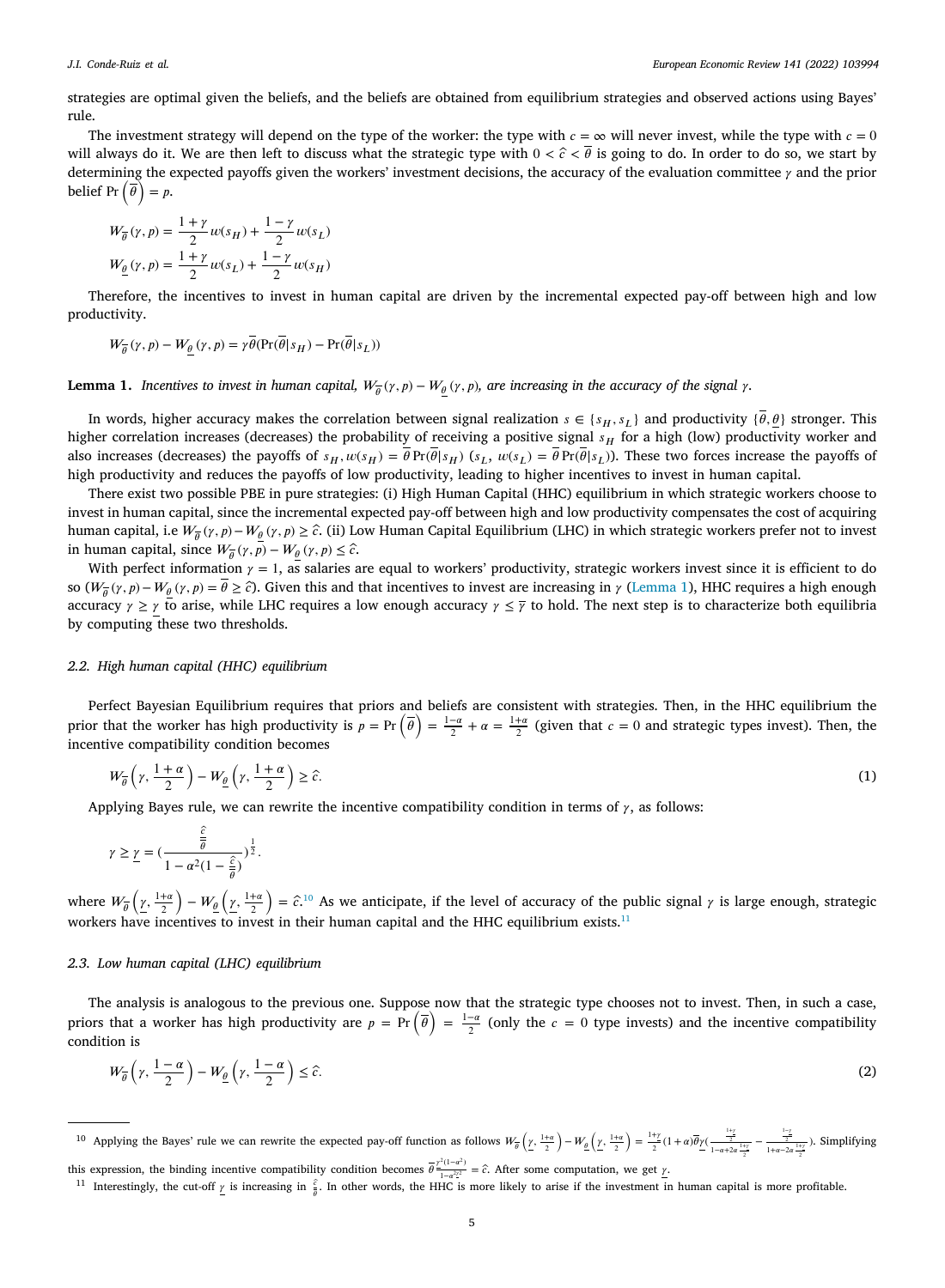We can rewrite the incentive compatibility condition in terms of  $\gamma$ .

<span id="page-5-0"></span>
$$
\gamma \leq \overline{\gamma} = \left(\frac{\frac{\hat{c}}{\bar{\theta}}}{1 - \alpha^2 (1 - \frac{\hat{c}}{\bar{\theta}})}\right)^{\frac{1}{2}}
$$

Where  $W_{\overline{\theta}}\left(\overline{\gamma}, \frac{1-a}{2}\right)$  $\Big) - W_{\underline{\theta}} \left( \overline{\gamma}, \frac{1-\alpha}{2} \right)$  $\hat{\epsilon}$  =  $\hat{\epsilon}$ <sup>[12](#page-5-0)</sup> Contrary to the previous case, the LHC equilibrium arises only if the level of accuracy  $\gamma$  is low enough.

#### *2.4. Equilibrium analysis*

The next proposition uses the incentive compatibility conditions of the HHC and LHC equilibria to provide a full characterization of the perfect bayesian equilibrium of the game in terms of the accuracy of the signal. Notice that the equilibrium is characterized by a single cut-off  $\underline{\gamma} = \overline{\gamma} = \gamma^*$  where  $\gamma^* = (\frac{\frac{c}{\overline{\theta}}}{1 - \alpha^2(1 - \frac{c}{\overline{\theta}})})^{\frac{1}{2}}$  and then, there is no multiplicity of equilibria.

<span id="page-5-2"></span>**Proposition 1.** When the level of accuracy  $\gamma$  is lower than  $\gamma^*$ , the only equilibrium is the LHC, whereas, when the level of accuracy is *higher than*  $γ^*$ , the only equilibrium is the HHC.

The uniqueness of the pure strategy equilibrium is due to the symmetry of the information structure  $\gamma_{\overline{\theta}}=\gamma_{\underline{\theta}}=\gamma$ . In the appendix, we analyze an asymmetric information structure that generates different thresholds for the HHC and LHC equilibria, where  $\gamma < \bar{\gamma}$ . In such a case, if  $\gamma < \gamma < \overline{\gamma}$  then both LHC and HHC equilibria may exist and the multiplicity of equilibria arises.

When we compute the workers' payoffs given the signal generated by the evaluation committee, we do not take into account that employers may update their beliefs over workers' productivity during their careers. In other words, a high and a low productivity worker with the same evaluation will start obtaining the same wage but will end-up their careers with different salaries.<sup>[13](#page-5-1)</sup>

Then, the new payoff functions would be  $\widetilde{W}_{\overline{\theta}}(\gamma, p) = W_{\overline{\theta}}(\gamma, p) + \delta \overline{\theta}$  and  $\widetilde{W}_{\underline{\theta}}(\gamma, p) = W_{\underline{\theta}}(\gamma, p) + \delta \underline{\theta}$ , where  $\delta$  is an arbitrary discount factor. The incentive compatibility constraint under these new functions becomes

<span id="page-5-1"></span>
$$
\widetilde{W}_{\overline{\theta}}(\gamma,p)-\widetilde{W}_{\underline{\theta}}\left(\gamma,p\right)=W_{\overline{\theta}}(\gamma,p)-W_{\underline{\theta}}\left(\gamma,p\right)+\delta(\overline{\theta}-\underline{\theta})\geq\widehat{c}.
$$

Notice that this incentives compatibility is identical to the one of the baseline model with an investment cost  $\hat{c} - \delta(\bar{\theta} - \theta)$ . Then, [Proposition](#page-5-2) [1](#page-5-2) also characterizes the equilibrium of this case but with a different cut-off point  $\tilde{\gamma}^*$ . As  $\gamma^*$  is decreasing in  $\hat{c}$ ,  $\tilde{\gamma}^* < \gamma^*$ . The HHC (LHC) equilibrium would arise in this case for a larger (smaller) set of parameters, since there is an additional benefit of investing in human capital.

# **3. Endogenous information structures and statistical discrimination**

The previous section is devoted to explain the relationship between incentives to invest in human capital and the informativeness of the workers' productivity signals. We now move to the core of our paper and investigate how the accuracy of the productivity signals is determined. Our central idea is that the information structure summarizes the decision process of an evaluation committee. In other words, the realization of the binary signal in the previous model  $s \in \{s_H, s_L\}$  is the positive or negative outcome of the worker's productivity evaluation process undertaken by a committee. We assume that the accuracy of the signal  $s$  follows a function  $\gamma = h(\phi, \pi)$  which depends on the composition of the committee  $\phi$  and on a parameter  $\pi$  that measures the difficulty to obtain and aggregate information and take the decision. In this section, we will develop this idea in a setting in which workers (and managers in the committee) differ also along another dimension besides the cost type.

Consider that workers belong to one of the following two groups:  $m$ , for example men and  $f$ , for example women. We assume that  $\rho$  is the proportion of individuals of group *m* in the population and therefore  $(1 - \rho)$  is the proportion of individuals of group f. For simplicity, and for a more direct interpretation of our results in terms of gender discrimination, we assume that  $\rho = \frac{1}{2}$ . In Section [5,](#page-9-0) we discuss the case of race instead of gender (that is, where  $\rho < \frac{1}{2}$ ).

The two groups may differ in the accuracy of their productivity signals. The representation of each worker's group in the evaluation committees determines the accuracy of the signals of such particular group. In what follows, we formalize this idea. Let  $\phi^m$  be the proportion of male managers in the selection committee, and  $\phi^f$  the proportion of females, where  $\phi^m + \phi^f = 1$ . Let  $\gamma^m = h^m(\phi^m, \pi)$  and  $\gamma^f = h^f(\phi^f, \pi)$  be the accuracy of the productivity signal of male (female) workers respectively.

<sup>&</sup>lt;sup>12</sup> Applying the Bayes rule we obtain  $W_{\overline{\theta}}\left(\overline{\gamma}, \frac{1-a}{2}\right)$  $-\frac{W_{\underline{\theta}}}{2} \left(\overline{\gamma}, \frac{1-a}{2}\right)$  $= (1 - \alpha)\overline{\theta}\overline{\gamma}(\frac{\frac{1+\overline{\gamma}}{2}}{1+\alpha-2\alpha\frac{1+\overline{\gamma}}{2}})$ . If we simplify this expression, we obtain the same condition

than in the HHC equilibrium  $\bar{\theta}^{\frac{\gamma^2(1-\alpha^2)}{1-\alpha^{2\gamma^2}}} = \hat{c}$ . Therefore, the thresholds of both equilibria coincide  $\bar{\gamma} = \underline{\gamma}$ .

<sup>&</sup>lt;sup>13</sup> An extensive literature in labor economics documents that employers learn workers' productivity over time and they analyze the process of learning. The seminal paper by [Altonji and Pierret](#page-21-11) [\(2001\)](#page-21-11) shows that firms learn about productivity of young workers. This learning process implies that, in a context of statistical discrimination based on observable characteristics, such as education, the easily observed variables become less important while the hard-to-observe ones rise their relevance. Although learning may be asymmetric ([Pinkston,](#page-22-21) [2009\)](#page-22-21), that is the current employer may have superior information about workers' productivity than other employers, the empirical evidence seems to suggest that learning appears to be mostly symmetric ([Schonberg,](#page-22-22) [2007\)](#page-22-22). Yet the learning process is not easy, especially if workers' productivity evolves over time: [Kahn and Lange](#page-22-23) ([2014\)](#page-22-23) shows that learning the workers' dynamic productivity by firms is imperfect. For empirical evidence on statistical discrimination see [Lesner](#page-22-24) ([2018\)](#page-22-24), [Pallais](#page-22-25) [\(2014\)](#page-22-25), [Roland et al.](#page-22-26) ([2013\)](#page-22-26).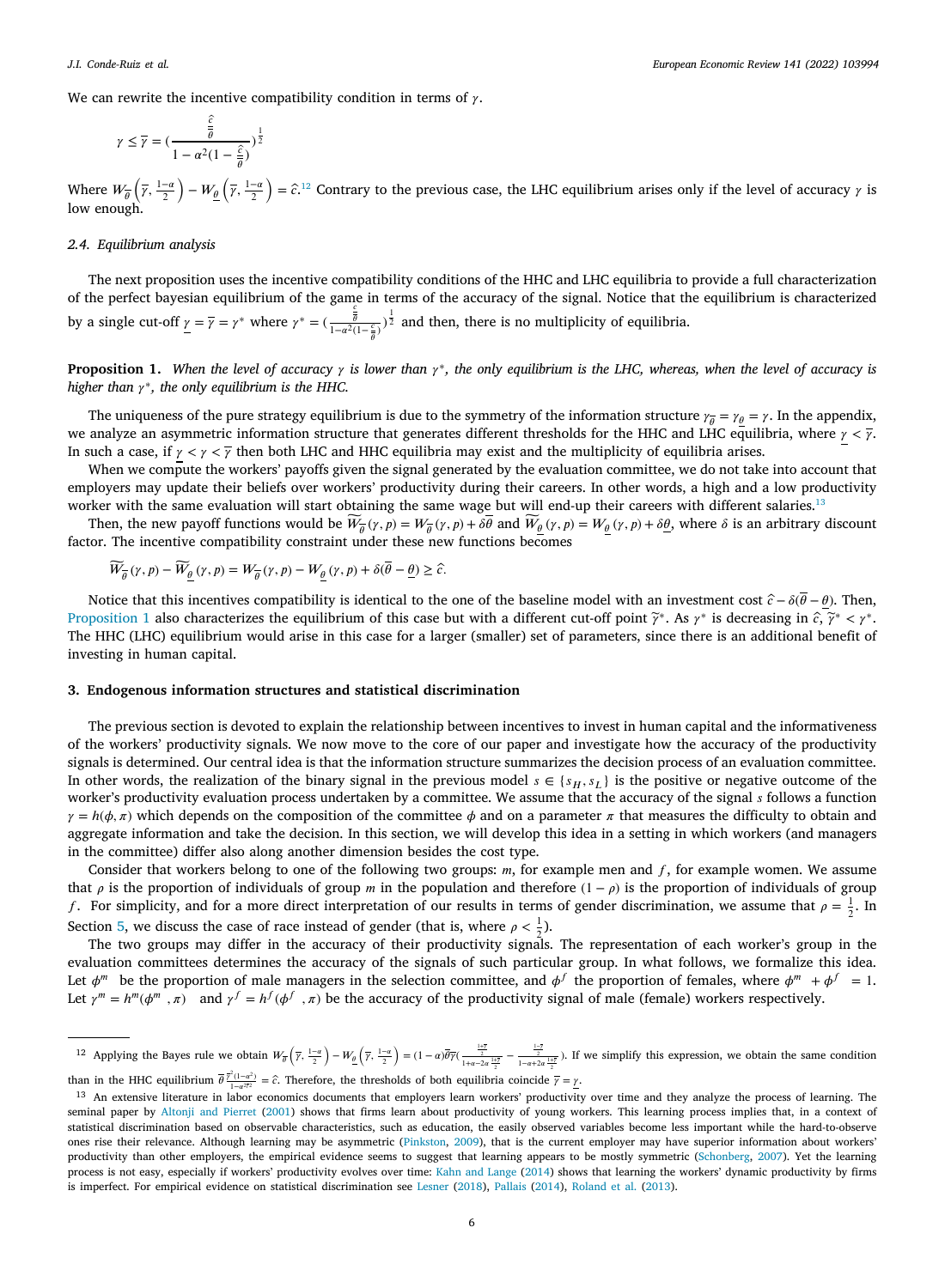#### *J.I. Conde-Ruiz et al.*

We assume that the accuracy function  $h^j(\phi^j, \pi)$  is characterized by three properties: (i) Homo-accuracy,  $h^j(\phi^j, \pi)$  is increasing in  $\phi^j$ . (ii) Symmetry,  $\gamma^m = h^m(\phi^m, \pi) = \gamma^f = h^f(\phi^f, \pi) = h(\phi, \pi)$  if  $\phi^m = \phi^f$ . (iii) Screening Complexity, if  $\pi > \pi'$  then  $h(\phi^j, \pi) \ge h(\phi^j, \pi')$ for all  $\phi^j \in (0, 1)$ .

We label (i) as the "homo-accuracy" assumption: the accuracy of each group of workers is increasing in the proportion of such group in the evaluation committee, and consequently decreasing in the proportion of the other group. There is supportive evidence of gender non-neutrality in selection process, because men (women) evaluate men (women) in a more accurate way.<sup>[14](#page-6-0)</sup><sup>[15](#page-6-1)</sup> Assumption of symmetry (ii) is due to tractability, as it allows to use the same function  $h(\phi, \pi)$  for both groups. Finally, according to assumption (iii), the parameter  $\pi$  orders the evaluation processes according to their screening complexity. This captures that in some jobs or environments it is easier to infer workers' productivity than in others.

In order to better understand this characterization, in the next subsection we provide an example of a specific committee evaluation process that generates an accuracy function  $h(\phi, \pi)$  that satisfies the three properties and it is consistent with the information structure used in the main model.

### *Example of a committee evaluation process and its accuracy function.*

Assume that a committee of N members is in charge of evaluating workers' productivity. With probability  $\pi\sigma(\pi)$  an individual member  $i$  of the committee observes the productivity of a worker of her own group (of a different group), and with probability 1 − (1 − ), she does not observe anything. We assume that  *>* 1 (and  *<* 1), that is, when a worker of group is evaluated by a member of her group  $j$ , her productivity is observed with higher probability.

The committee decision over a high productivity worker of group *j* is as follows. With probability  $\Gamma = 1 - (1 - \pi \sigma)^{\phi^j} N (1 \pi$ )<sup>(1- $\phi$ <sup>j</sup>)N, the productivity is observed by at least one member of the committee and the correct decision is taken (s<sub>H</sub> is realized).</sup> With probability 1 –  $\Gamma$ , the productivity is not observed and  $s \in \{s_H, s_L\}$  is chosen randomly with probability  $\frac{1}{2}$ .

Then, the probability of a positive signal for a high productivity worker is  $\Gamma$  (the probability that the productivity is observed) Fire probability of a positive signal for a high productivity worker is T (the probability that the productivity is observed) plus  $(1 - \Gamma)^{\frac{1}{2}}$  (the probability that the productivity is not observed and the outcome of  $T + (1 - T)\frac{1}{2} = \frac{1+t}{2}$ . By symmetry, Pr  $(s_L | g) = \frac{1+t}{2}$ . The accuracy function  $\gamma^j = h^j(\phi^j, \pi)$  is determined by the conditional distribution Pr( $s | \theta$ ) and generates the information structure used in the main model

<span id="page-6-2"></span><span id="page-6-1"></span><span id="page-6-0"></span>
$$
\begin{array}{c|c}\n\Pr\left(s \mid \theta\right) & \bar{\theta} & \underline{\theta} \\
\hline\ns_H & \frac{1+y}{2} & \frac{1-y}{2} \\
s_L & \frac{1-y}{2} & \frac{1+y}{2}\n\end{array}
$$

where  $\gamma^j = h^j(\phi^j, \pi) = \Gamma = 1 - (1 - \pi \sigma)^{\phi^j N} (1 - \pi)^{(1 - \phi^j)N}$ . This accuracy function is consistent with our characterization. (i) As  $\frac{\partial \Gamma}{\partial \phi^j} \geq 0$ , the "homo-accuracy" assumption is satisfied. (ii) Symmetry holds by construction  $\gamma^m = h^m(\phi^m, \pi) = \gamma^f = h^f(\phi^f, \pi)$  if  $\phi^m = \dot{\phi}^f$ . (iii) Screening complexity also holds since  $\frac{\partial \Gamma}{\partial x} > 0$  and then  $\pi > \pi'$  implies  $h^j(\phi^j, \pi) \ge h^j(\phi^j, \pi')$  for all  $\phi^j \in (0, 1)$ .

Beyond this example of endogenous accuracy function, there are two important underlying features in the way in which we model the committee decision process. We assume that there is no conflict of interest among members of the committee and that their only task is to aggregate the information to reach the best possible decision. Under these assumptions, if we take as given that a committee's member better evaluates candidates of her own group (she receives more informative independent signals over the productivity of the worker), then more aggregate information and better decisions should be expected the larger is the proportion of committee members of the same group of the candidate.[16](#page-6-2) However, we have to point out that the committee's decision process previously analyzed is not fully optimal, since the committee does not use the priors over the productivity of the candidate when taking the decision. We tackle this question in Section [6,](#page-10-0) where we also consider an alternative decision process using a simple voting mechanism.

<sup>&</sup>lt;sup>14</sup> For example, [Pinkston](#page-22-27) [\(2003\)](#page-22-27) finds strong evidence that employers receive less-accurate initial signals from women than from men, even when comparing men and women in the same job. [Lang](#page-22-28) ([1986](#page-22-28)) in a theoretical model and under the assumption that communication is more costly between dissimilar groups, shows that the competitive market when interaction is required, the cost will be borne by the minority group. A experiment by [Ferrari et al.](#page-22-29) ([2015\)](#page-22-29) find that, although on average there is no bias per se in favor of a group in the promotion process in companies, the evaluators assign different weights to signals such as occupational experience and education of a male and female candidate. They find that the informativeness of the productivity signals depends on the match between the candidate and the evaluator, which in turn may be captured by having the same gender. The accuracy in evaluating candidates of a different gender may depend on the existence of gender segregated networks, gender segregated tasks in jobs, or on the presence of gender stereotypes. Finally, in another recent paper using a detailed matched employer-employee longitudinal data set for Italy, [Flabbi et al.](#page-22-30) ([2019\)](#page-22-30) obtain two interesting results on the impact of having a female CEO: (i) it reduces the gender wage gap at the top of the wage distribution and (ii) it performs better, the higher the fraction of women in the firm's workforce.

<sup>15</sup> [Conde-Ruiz et al.](#page-21-12) ([2021](#page-21-12)) focus on the academic gender gap and provide evidence of research differences between men and women that may support ''homo-accuracy'' bias. This paper uses an unsupervised machine learning algorithm (Structural Topic Model) to take all the articles published in Top 5 economic journals between 2002 and 2019 and allocate them in latent research topics. This latent topics may capture research fields but also other more subtle characteristics related to the way in which the articles are written. Using these data driven methods, the authors find that women are uneven distributed along these latent topics. This result complements previous literature that shows persistent gender differences in the choice of research fields using mainly JEL codes as [Card et al.](#page-21-13) [\(2019\)](#page-21-13), [Chari and Goldsmith-Pinkham](#page-21-14) [\(2017\)](#page-21-14) and [Dolado et al.](#page-22-31) [\(2012\)](#page-22-31). If men and women write "different" research articles, they may have a comparative advantage when they are evaluating researchers of the same group.

<sup>&</sup>lt;sup>16</sup> Beside this natural intuition, as far as we know, there are no models that combine group decision making and aggregation of information in a setting of common interest and members with different quality signals, see [Roux and Sobel](#page-22-32) ([2015\)](#page-22-32) for a recent contribution to this literature.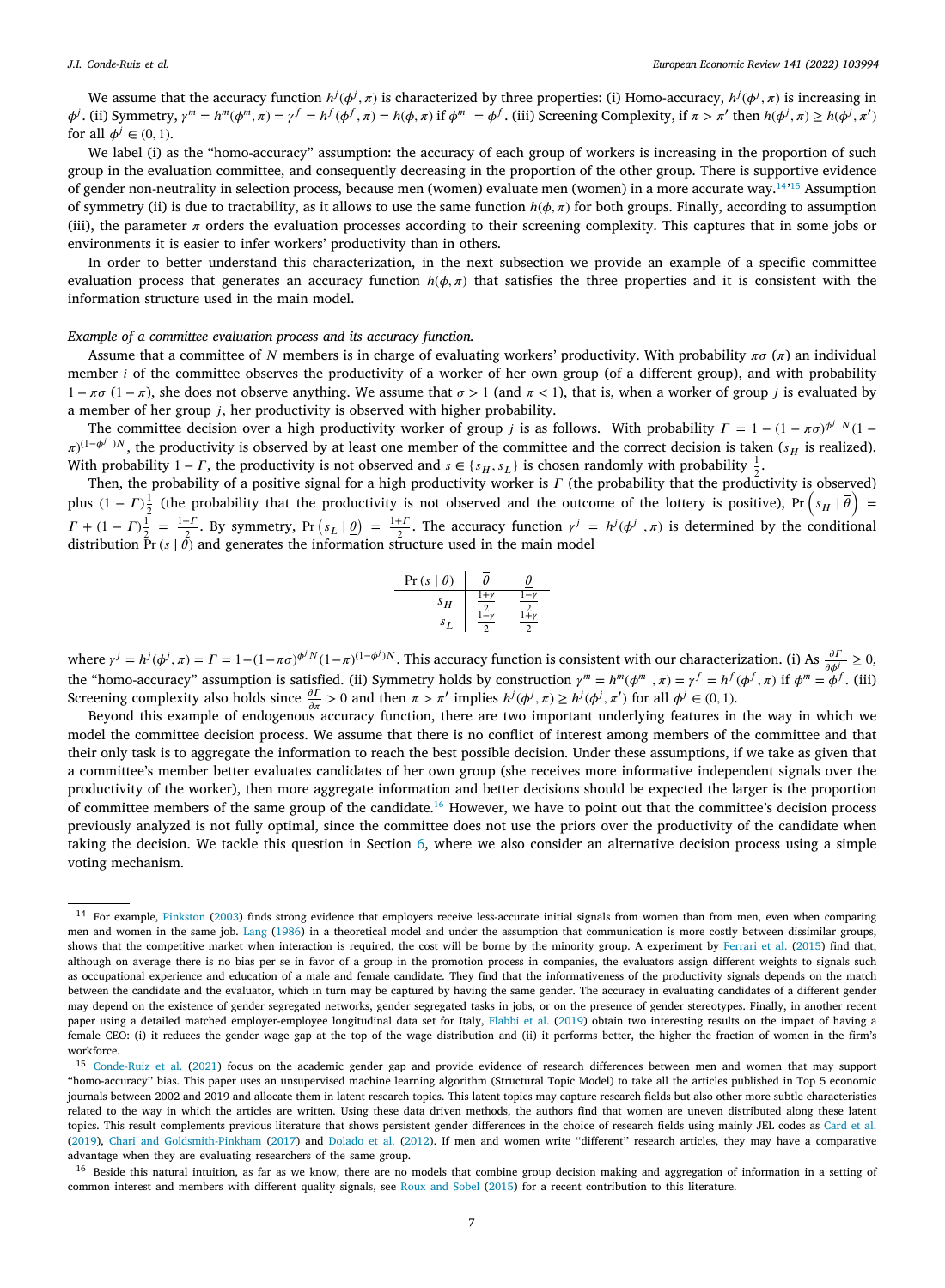#### *3.1. Statistical discrimination*

[Proposition](#page-5-2) [1](#page-5-2) and our characterization of  $h(\phi, \pi)$  jointly deliver the result that the group that has a larger proportion in the evaluation committee has more incentives to invest in human capital.

<span id="page-7-4"></span>**Proposition 2.** If  $\phi^f < \frac{1}{2}$  then,  $\gamma^m > \gamma^f$  which implies: (i) Men invest weakly more in human capital than women. (ii) Conditional on *receiving a positive evaluation,*  $s_H$ , men's wages are weakly higher.

<span id="page-7-0"></span>In words, the group with a smaller proportion in the evaluation committee has a noisier signal of her productivity and then it has: (i) less incentives to invest in human capital<sup>[17](#page-7-0)</sup> and (ii) a lower wage in case of  $s_H$ , meaning that women with good evaluations receive lower salaries than men with positive evaluations. Hence, statistical discrimination may lead to an inefficient allocation of resources and it induces an unfair distribution of salaries.

Then, our model predicts that if women are underrepresented in committees, they have less incentives to invest in human capital. In our context, following [Becker](#page-21-15) [\(1975](#page-21-15)), human capital corresponds to any stock of knowledge or characteristics of the worker (either innate or acquired) that contribute to his or her "productivity". Some of these characteristics are observable, as the years of schooling, but many others are not, such as training, investing in learning new skills (or perfecting old ones) while on the job, or attitudes towards work. As we said before, we focus on these unobservable factors, assuming that observable characteristics are equal among groups. In fact, in most of the countries women invest even more than men in the observable characteristics of human capital, such as years of schooling. Women may decide to invest more than men in observable characteristics, because the returns on investment in non observable characteristics are more risky or uncertain.

### *3.2. Decentralized dynamic equilibrium*

Statistical discrimination not only creates a distributional conflict between the minority and majority groups, but it may also lead to an inefficient allocation of talents, by not providing enough incentives to the strategic worker of the minority group to invest in human capital. In our simple setting, in which we assume that  $\bar{\theta} \geq \hat{c}$ , the efficient allocation requires (if it is feasible)<sup>[18](#page-7-1)</sup> that in both groups the strategic workers invest in human capital (i.e both groups are in the HHC equilibrium).

In order to analyze the long term total welfare implications of statistical discrimination, we embody our static model in a very simple dynamic setting where the composition of the committee is endogenously determined. We start by considering a dynamic game in which every stage is identical to our static model. There is no career concern, workers live one period<sup>[19](#page-7-2)</sup> and only an infinitesimal proportion of the high productivity workers becomes member of the selection committee.<sup>[20](#page-7-3)</sup> Then, the dynamic link is that the human capital investment decisions of period  $t$  − 1 determine the composition of the evaluation committee and the accuracy for each population group at period *t*. In particular, let  $\phi_{t-1}^f$  ( $\phi_{t-1}^m = 1 - \phi_{t-1}^f$ ) be the proportion of women (men) among the group<br>of workers who have invested in human capital at  $t-1$ , and also the prop period *t*. Then,  $\gamma_t^f$  ( $\gamma_t^m$ ) is increasing (decreasing) in  $\phi_{t-1}^f(\phi_{t-1}^f)$ ,

<span id="page-7-3"></span><span id="page-7-2"></span><span id="page-7-1"></span>
$$
\gamma_t^j = h(\phi_{t-1}^j, \pi) \ \forall t
$$

We start with an initial condition  $\phi_0^f \leq \frac{1}{2}$  that determines  $\gamma_1^f = h(\phi_0^f, \pi)$ . The next Lemma characterizes the dynamic equilibrium paths.

<span id="page-7-5"></span>**Lemma 2.** A steady state is reached in one or two periods. (i) If  $\gamma_1^f \geq \gamma^*$ , a symmetric HHC equilibrium arises (in both groups, a proportion  $\frac{1+a}{2}$  of workers invest). This equilibrium holds forever,  $\phi_i^f = \frac{1}{2}$   $\forall t > 0$ . (ii) If  $\gamma_1^m \le \gamma^*$ , a symmetric LHC equilibrium arises (in both groups, *a* proportion  $\frac{1-a}{2}$  of workers invest). This equilibrium holds forever,  $\phi_t^f = \frac{1}{2}$   $\forall t > 0$ . (iii) Otherwise (if  $\gamma_1^f < \gamma^*$  and  $\gamma_1^m > \gamma^*$ ), at  $t = 1$ , *men are in the HHC equilibrium while women are in the LHC equilibrium (a proportion*  $\frac{1-a}{2}(\frac{1+a}{2})$  *of women (men) invest). This determines*  $\phi_1^f = \frac{1-a}{2}(\phi_1^m = \frac{1+a}{2})$  which may lead to three possible stationary equilibria for  $\forall t > 1$ : (a) if  $h(\frac{1-a}{2}, \pi) \ge \gamma^*$ , a symmetric HHC equilibrium *holds forever, and*  $\phi_i^f = \frac{1}{2}$   $\forall t > 1$ ; *(b) if*  $h(\frac{1+\alpha}{2}, \pi) \leq \gamma^*$ , a symmetric LHC equilibrium holds forever, and  $\phi_i^f = \frac{1}{2}$   $\forall t > 1$ ; *c)* Otherwise  $(h(\frac{1+\alpha}{2}, \pi) > \gamma^* > h(\frac{1-\alpha}{2}, \pi))$ , the asymmetric equilibrium holds forever, and  $\phi_t^f = \frac{1-\alpha}{2}$   $\forall t > 1$ .

<sup>&</sup>lt;sup>17</sup> This result goes in line with [Lundberg and Startz](#page-22-12) [\(1983\)](#page-22-12). As we do, they assume that worker's productivity is determined by their investment in human capital and the informativeness of the productivity signals differs across groups. As in point (i) of [Proposition](#page-7-4) [2,](#page-7-4) they show that workers with higher noise of signal invest less than workers with lower noise.

<sup>&</sup>lt;sup>18</sup> The feasibility of having the two groups in the good equilibrium HHC depends on the *accuracy function*  $h(\phi, \pi)$  that maps the composition of evaluation committees into the accuracy of productivity signals. For example, increasing the proportion of women  $\phi^f$  in the evaluation committee, increases  $\gamma^f$  and the incentives to invest for women, but also reduces  $\gamma^m$  and the incentives to invest for men (negative externality). Therefore, increasing  $\phi^{*/}$  in the evaluation committee will increase total welfare if women invest in human capital (and before not)  $\gamma' = h(\phi^*, \pi) \ge \gamma^*$ , while keeping men's incentives in investing in human capital  $\gamma^m = h(\phi^{*m}, \pi) \geq \gamma^*$ . Keeping both groups in the HHC equilibrium is feasible only if the screening process is not too complex, if  $\pi$  is large enough.

<sup>&</sup>lt;sup>19</sup> We can also make the alternative assumption that workers live more than one period but their careers are fully determined by their investment decisions and the evaluation outcomes of the first period. In the same line, we could introduce additional periods in which payoffs are converging to real productivity since this does not modify qualitatively the equilibrium characterization of the baseline model, as we have discussed after [Proposition](#page-5-2) [1.](#page-5-2)

<sup>&</sup>lt;sup>20</sup> By assuming that the number of workers participating to committees is infinitesimal, we are ignoring the impact over the incentives at  $t-1$  of rents earned by workers participating in an evaluating committee at *t*. Taking these rents into account would foster the investment in education at period  $t - 1$ , but it would not change qualitatively any of our results.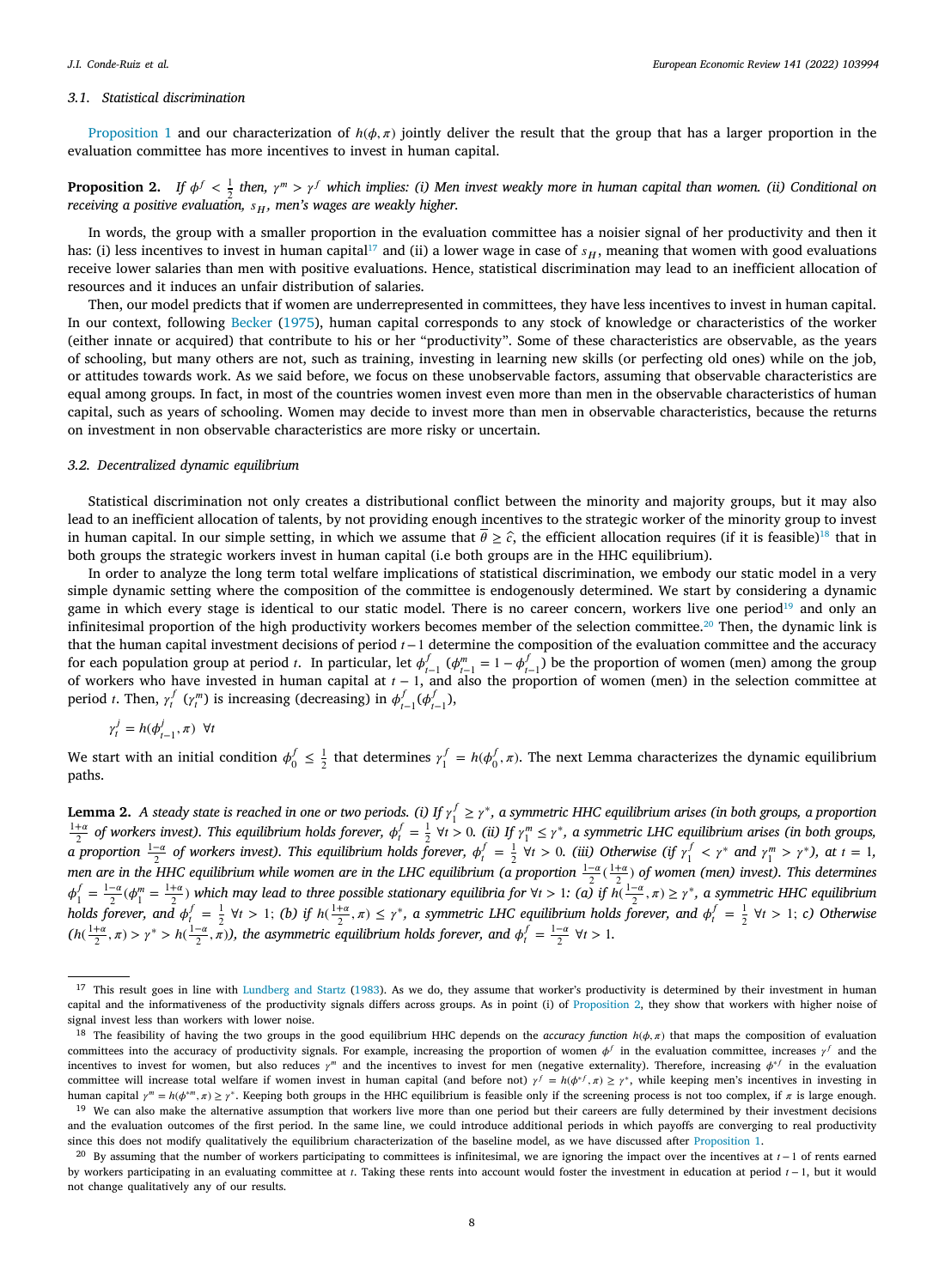The steady state is reached in one or two periods, given our simple structure of types, that lead to have two possible population investment equilibrium for each group (HHC and LHC). Then, after the initial period  $t = 0$  where  $\phi_0^f \leq \frac{1}{2}$ , the proportion of educated women in  $t = 1$  can be either  $\frac{1}{2}$  (men and women are both in the same equilibrium in the initial period) or  $\frac{1-\alpha}{2}$  (females are in the LHC and males in the HHC). In the first case, the steady state is reached in one period, at  $t = 1$ , because as  $\phi_1^f = \frac{1}{2}$  we will have both groups always in the same equilibrium. Moreover, if we start with both groups in the HHC equilibrium (case i)), they will continue in the HHC equilibrium forever since the proportion of women increases from  $\phi_0^f \leq \frac{1}{2}$  to  $\phi_t^f = \frac{1}{2}$  and then the minority group has always incentives to be in the HHC equilibrium. A similar argument applies when both groups are in the LHC equilibrium (case ii)), since the proportion of educated men decreases from  $\phi_0^m \ge \frac{1}{2}$  to  $\phi_i^m = \frac{1}{2}$  and then the majority group still does not have enough incentives to be in the HHC equilibrium. Finally, when the initial condition is such that women are in the LHC and men in HHC equilibrium and then  $\phi_1^f = \frac{1-a}{2}$ . This could be already the steady states if the asymmetric equilibrium holds, otherwise we will move to an symmetric equilibrium (either in HHC or LHC) for both groups) and by the previous arguments the symmetry will move to an symmetric equilibrium (either in HHC or LHC) for both groups) and by the previous ar persist and the steady state is reached at  $t = 2$ .

The equilibrium path is determined by the initial condition  $\phi_0^f$  and  $\pi$ , that orders the accuracy functions according to their screening complexity. Then,  $\pi$  is the key "technology" parameter that tells us how hard is to infer workers' productivity in our setting. In other words, for the same  $\phi$  a larger  $\pi$ , implies an easier problem and then higher accuracy  $\gamma = h(\phi, \pi)$  and more incentives to invest in human capital. The next Lemma introduces three cutoffs of  $\pi$  that help us to identify screening problems that are too hard (or too easy) that, independently from the initial condition, will end up in the symmetric LHC (or HHC) equilibrium for both groups, and other intermediate problems in which the initial conditions will determine the steady-state equilibrium.

<span id="page-8-1"></span>**Lemma 3.** *(i) Let*  $\pi^*$  be such that  $\gamma^* = h(\frac{1}{2}, \pi^*)$ . The first best steady-state (symmetry in HHC) is feasible iff  $\pi \geq \pi^*$ . Otherwise the only *symmetric equilibrium is LHC. (ii) Let*  $\overline{\pi}^*$  be such that  $\gamma^* = h(\frac{1-\alpha}{2}, \overline{\pi}^*)$ . Independently of  $\phi_0^f$ , the first best steady-state is always achieved if  $\gamma$  $\pi \geq \overline{\pi}^*$ . (iii) Let  $\underline{\pi}^*$  be such that  $\gamma^* = h(\frac{1+a}{2}, \underline{\pi}^*)$ . Independently of  $\phi_0^f$ , the only steady-state equilibrium is the symmetric LHC if  $\pi < \underline{\pi}^*$ .

[Fig.](#page-9-1) [1](#page-9-1) represents the relationship between the composition of the committee  $\phi$  (x-axis) and the accuracy  $\gamma$  (y-axis) for three different accuracy functions (characterized by  $\pi$ ). This figure illustrates the construction of the three cut-offs ( $\pi^*$ ,  $\pi^*$  and  $\pi^*$ ) of the previous Lemma 3. These cut-offs are characterized by the levels of screening complexity such that the accuracy level is enough for providing incentives for the HHC equilibrium for the three possible compositions of the committee of each group in  $t = 1$ ,  $\gamma^* = h(\frac{1-\alpha}{2}, \overline{\pi}^*) = h(\frac{1}{2}, \pi^*) = h(\frac{1+\alpha}{2}, \underline{\pi}^*)$ . As accuracy functions  $h(\phi, \pi)$  are increasing in  $\phi$  and ordered among themselves by  $\pi$  (higher *π* moves upward the accuracy function),  $\overline{\pi}^* \geq \pi^* \geq \pi^*$ . Therefore, these cut-offs define four regions. If  $\pi \geq \overline{\pi}^*$ , the symmetric steady state HHC equilibrium will be reached no matters the initial condition  $\phi_0^f$ . This is because the proportion of the less represented group in the committee at  $t = 1$ ,  $\phi_1^f \ge \frac{1-\alpha}{2}$ , generates enough incentives for the strategic women to invest in human capital. If  $\pi \in (\pi^*, \overline{\pi}^*)$  the initial condition is key in determining the steady state. Following [Lemma](#page-7-5) [2,](#page-7-5) if the initial condition is such that the symmetric HHC is reached at  $t = 1$ , this equilibrium will hold forever. However, if instead the asymmetric equilibrium arises at  $t = 1$ ,  $\phi_1^f = \frac{1-\alpha}{2}$  and as  $h(\frac{1-\alpha}{2}, \pi) < \gamma^*$ , this asymmetric equilibrium in which strategic women do not invest in human capital will remain forever. Similarly, if  $\pi \leq \pi^*$ , the symmetric steady-state LHC equilibrium will be reached independently of the initial condition  $\phi_0^f$ . In this case, the proportion of the most represented group in the committee at  $t = 1$ ,  $\phi_1^m \le \frac{1+\alpha}{2}$ , does not generate enough incentives for strategic men to invest in human capital. Finally, if  $\pi \in (\pi^*, \pi^*)$  the initial condition becomes crucial in determining the steady-state. As in the previous case, we know from [Lemma](#page-7-5) [2](#page-7-5) that if the initial condition is such that the symmetric LHC is reached at  $t = 1$ , this equilibrium will hold forever. However, if instead the asymmetric equilibrium arises in  $t = 1$ ,  $\phi_1^m = \frac{1+\alpha}{2}$  and as  $h(\frac{1+\alpha}{2}, \pi) > \gamma^*$ , this asymmetric equilibrium in which men invest in human capital will remain forever (remember that in this region, the symmetric HHC is not feasible). $21$ 

<span id="page-8-0"></span>[Lemmas](#page-7-5) [2](#page-7-5) and [3](#page-8-1) show that when screening problems are too hard ( $\pi < \pi^*$ ) or too easy ( $\pi > \overline{\pi}^*$ ), the steady state equilibria are ''structural'', otherwise the initial conditions may have long term implications, and in particular, an inefficient dynamic discriminatory trap may arise. Even when first best symmetric HHC equilibrium is feasible ( $\phi^f = \frac{1}{2}$ ), if women are initially underrepresented in committees, they have lower incentives to invest in human capital, which may lead to a lower representation in the committee in the future, generating a persistent discrimination trap.

# **4. The role of quotas**

We have shown that the statistical discrimination in committees that our model captures may lead to an inefficient steady state in a decentralized equilibrium. In the present section, we analyze if affirmative action policies, as quotas, may not only have a redistributive impact, but also enhance total welfare. The next Proposition states that under some circumstances introducing quotas restores efficiency.

<span id="page-8-2"></span>In the extension in the appendix, we analyze a version of the model with a continuous distribution of types in which, as in the discrete type case, there are several steady states that may arise depending on the initial conditions. However,contrary to our benchmark model, the convergence to the steady states may be asymptotic. Finally, the stability of the efficient symmetric steady-state, where men and women invest in human capital in the same proportion, depends on the ''technology'' of the accuracy function.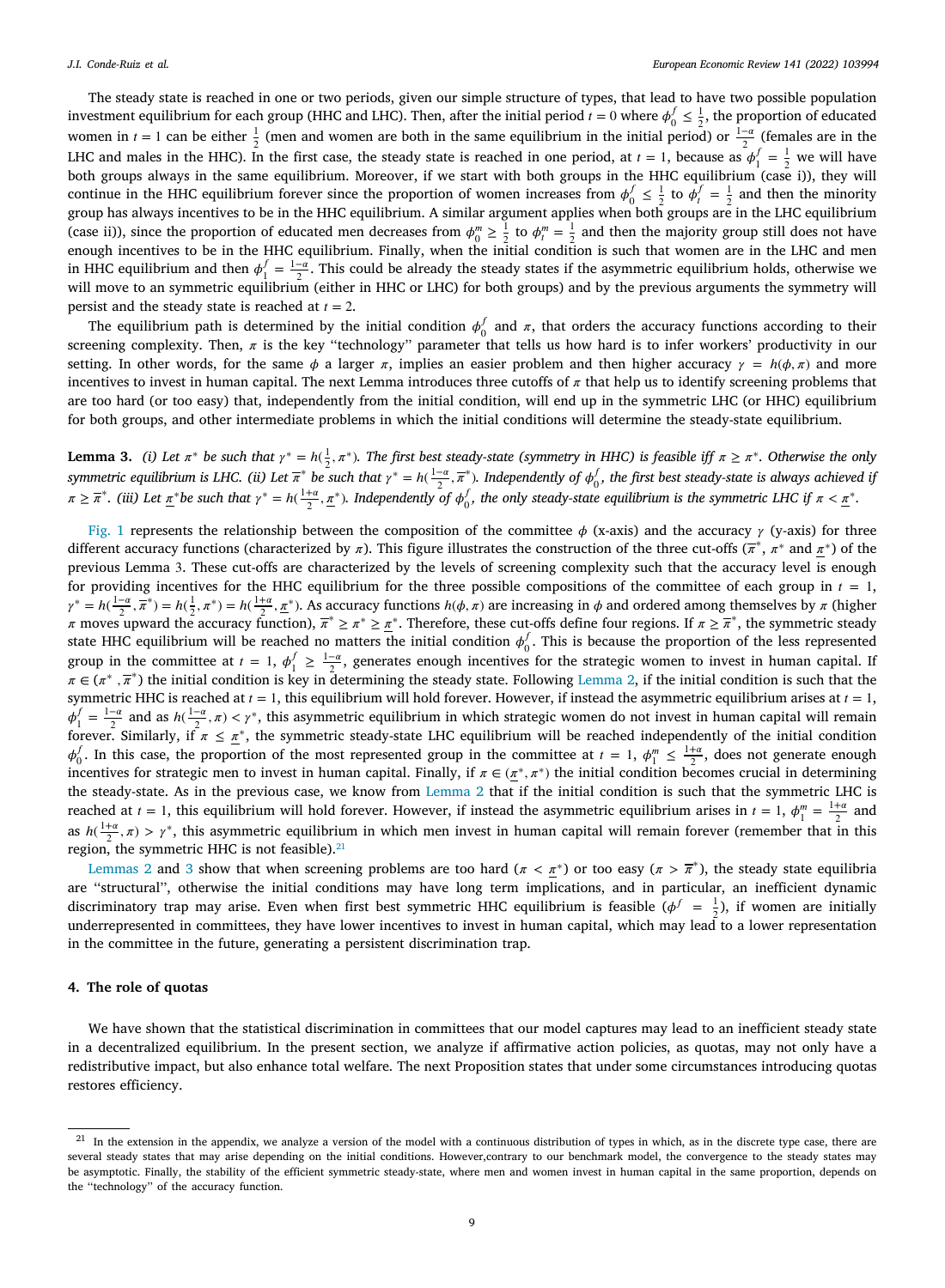

**Fig. 1.** The cut-offs  $\overline{\pi}^*, \pi^*$  and  $\underline{\pi}^*$ .

If  $\pi \in [\pi^*, \bar{\pi}^*]$  and  $\gamma_{i-1}^m = h^m((\alpha + 1)/2, \pi) > \gamma^*$  (males in HHC equilibrium)

<span id="page-9-1"></span>

**Fig. 2.** The role of quotas.

<span id="page-9-2"></span>**Proposition 3.** *(i)* If  $\pi \in (\pi^*, \overline{\pi}^*)$  and the asymmetric steady state equilibrium arises, a "temporary" egalitarian system of quotas achieves the egalitarian first best. (ii) If  $\pi \in (\pi^*, \pi^*)$  and the asymmetric steady state equilibrium arises, an egalitarian system of quotas may reduce *the total investment in human capital.*

[Proposition](#page-8-2) [3](#page-8-2) shows that a system of quotas may play a role in avoiding being trapped in an inefficient equilibrium in which women are underrepresented in higher hierarchies and selection committees, hence noisier productivity signals and lower incentives to invest in human capital emerge, and thus women are less promoted and underrepresented in committees.

[Fig.](#page-9-2) [2](#page-9-2) illustrates with a phase diagram in terms of  $\gamma_i^f$  a situation in which quotas may restore efficiency.

If  $\gamma_{t-1}^f < \gamma^*$ , women are trapped in the LHC. As  $\pi \in (\pi^*, \overline{\pi}^*)$ , it is feasible to achieve the egalitarian first best. By imposing a temporary system of quotas in the committee for just one period, so that  $\gamma_{t-1}^f > \gamma^*$ , strategic women would have an incentive to invest in human capital, and the system would move the HHC symmetric steady state equilibrium. Notice that this optimal quota, for a given  $\pi' \in (\pi^*, \overline{\pi}^*)$ , would be the percentage of women in the committee,  $\overline{\phi}^f$ , such that  $h^f(\overline{\phi}^f, \pi') = \gamma^*$ .

Part (ii) of [Proposition](#page-8-2) [3](#page-8-2) shows that affirmative action policies may not be effective if the "context" is not favorable. The idea is that if  $\pi \in (\mathbb{Z}^*, \pi^*)$ , that is, for high screening difficulties, asymmetric selection committees may maximize the total investment in human capital, by concentrating the effort in one of the groups and sacrificing the others. In this asymmetric equilibrium in which men are in the good equilibrium, HHC, and women in the bad one, LHC, imposing an egalitarian quota would lead the groups to levels of accuracy below the threshold  $\gamma^*$ , thereby making it possible for both groups to be in the bad equilibrium, LHC.

# **5. Race versus gender**

<span id="page-9-0"></span>Consider now that the sizes of the workers' groups are different: a proportion  $\rho$  of red  $r$  and  $(1 - \rho)$  of blues  $b$ , where  $\rho < \frac{1}{2}$ . Most of the previous analysis does not depend on the group size, however the dynamic analysis does. If  $p_r$  and  $p_b$  are the proportion of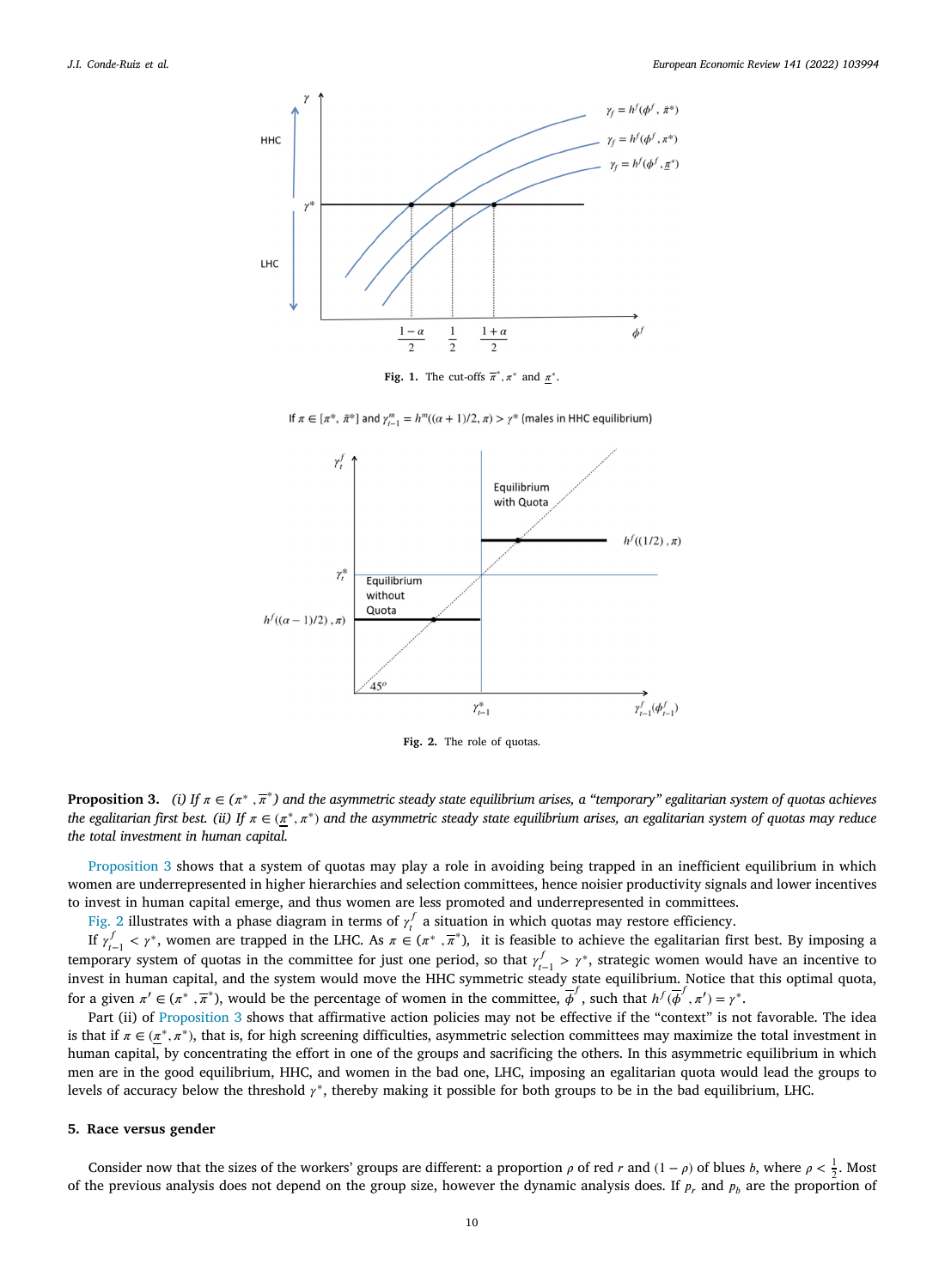workers in each group with high productivity, the corresponding representations of each group in the evaluation committees are  $\phi_t^r = \frac{p_r \rho}{p_r \rho + p_b}$  $\frac{p_r \rho}{p_r \rho + p_b(1-\rho)}$  and  $\phi_t^b = \frac{p_b(1-\rho)}{p_r \rho + p_b(1-\rho)}$  $\frac{p_b(1-p)}{p_f+p_b(1-p)}$ . Then, even if we are in a symmetric equilibrium in which the proportion of high productivity workers is the same in both groups  $p_r = p_b$ , the minority group is going to be underrepresented in the committee in the next period, since  $\phi_t^r = \rho < \phi_t^b = 1 - \rho$ . This can increase the probability that an asymmetric and inefficient equilibrium arises.

<span id="page-10-1"></span>**Proposition 4.** The set of parameters,  $\pi \in (\pi^*, \overline{\pi}^*)$ , for which the asymmetric steady-state equilibrium may arise and it is feasible to *achieve the egalitarian first best HHC by imposing a system of quotas is larger, the smaller the size of the minority group is.*

The intuition of the result is that the feasibility condition of the symmetric steady-state HHC equilibrium  $\pi \geq \overline{\pi}^*$  does not depend on  $\rho$  ( $\gamma^* = h(\frac{1}{2}, \pi^*)$ ). This is because for this feasibility condition we have to consider the most favorable condition (the best case scenario) for the minority group which is that both groups are equally represented in the committee. However,  $\bar{\pi}^*$  in this setting is characterized by the following condition  $\gamma^* = h(\frac{(1-a)\rho}{(1-a)\rho + (1+a)(1-\rho)}, \overline{\pi}^*)$  and it is decreasing in  $\rho$ . Remember that  $\overline{\pi}^*$  is the minimum level of  $\pi$ , such that even the minority group having the minimal representation in the committee (the worst case scenario) group  $\frac{(1-a)\rho}{(1-a)\rho+(1+a)(1-\rho)}$  (strategic types of the minority group did not invest in human capital in the previous period) has enough incentives to invest in human capital. The lower is  $\rho$ , the lower is this minimal representation, and the higher is  $\bar{\pi}^*$ . This implies that when statistical discrimination affects a minority group less represented in the whole population, the inefficient discrimination trap may arise for a larger set of parameters. As before, efficiency can be restored with a system of quotas. If  $\pi \in (\pi^*, \pi^*)$ , it is feasible to achieve the egalitarian first best HHC by imposing a system of quotas in the committee such that the percentage of red workers in the committee must be larger than  $\overline{\phi}^r$ , where the quota is defined by  $h^f(\overline{\phi}^r, \pi) = \gamma^*$ .

However, there is an important difference between this setting and the one analyzed before. When groups' sizes are the same,  $\rho = \frac{1}{2}$ , quotas may restore efficiency even if they are not permanent. In the current setting, quotas may have to be permanent for  $\frac{2}{2}$ , quotas may restore emerging over n andy are not permanent. In the entries setting, quotas may have to be permanent restatining the HHC symmetric equilibrium since when both groups are in the HHC equilibrium, th in the committee without permanent quotas is  $\rho < \frac{1}{2}$ .

Let  $\pi_p^*(\rho)$  be a new threshold characterized by  $\gamma^* = h(\rho, \pi_p^*(\rho))$ .  $\pi_p^*(\rho)$  is the minimum  $\pi$  such that the strategic types of minority group have enough incentives to invest in human capital, when the representation of this group in the committee is  $\rho$ . By construction,  $\pi_P^*(\rho)$  lies in the interior of  $(\pi^*, \overline{\pi}^*)$ , in the limit  $\pi_P^*(\frac{1}{2}) = \pi^*$ . Using these thresholds, next Proposition characterizes the conditions for the quotas system to be effective in restoring efficiency and it shows that a system of quotas well designed should take into account the weight of the minority group in the whole population.

<span id="page-10-2"></span>**Proposition 5.** If  $\pi \in (\pi_p^*(\rho), \overline{\pi}^*)$  quotas restore efficiency even if they are temporary (non permanent), while if  $\pi \in (\pi^*, \pi_p^*(\rho))$  quotas *should be permanent for keeping the egalitarian first best HHC equilibrium.*

In summary, in the case of "race",  $\rho < \frac{1}{2}$ , while the analysis of the statistical discrimination problem in committees is qualitatively identical to the gender case,  $\rho = \frac{1}{2}$ , there exist two important differences that makes the discrimination problem more persistent or structural: (i) the set of parameters  $\pi$  for which an inefficient decentralized asymmetric equilibrium may arise is larger; and (ii) a ''temporary'' system of quotas may be ineffective to restore efficiency.

# **6. The committee decision process**

<span id="page-10-0"></span>The core element of our analysis is the committee decision process that we summarize in an information structure (accuracy function) that depends on the committee's composition. In this section, we are going to enrich our analysis of the committee decision process along two important dimensions. (i) First, in Section [6.1,](#page-11-0) we study the role of priors or stereotypes. When taking a decision, committees are likely to complement the information that they have over a particular candidate with the prior information over her/his population group. This relates our analysis with an important branch of the literature, starting with [Arrow](#page-21-0) ([1973\)](#page-21-0), that analyzes the discrimination driven by ''self-confirming stereotypes''. We explore a version of the model in which the committee takes decisions using also information about the population and we show that, as the evaluation is done with more information, incentives are more powerful and the HHC equilibrium arises for a larger set of parameters. More interestingly, we also show that the discriminatory dynamic trap in which the minority group is in the LHC equilibrium can also take place in this setting. In such situation, workers belonging to the minority group face a tougher threshold to obtain a favorable evaluation because they have to overcome their negative population prior. Second, in Section [6.2,](#page-12-0) we focus on how the decisions are taken within the committee. In particular, we consider that the committee evaluate candidates using a voting system with a qualified majority rule. When analyzing this setting, we only constraint the voting behavior of committee members by assuming symmetry among members that belong to the same population group (for tractability) and that the probability of voting right (i.e in favor of high productivity workers and against the low productivity ones) is higher when the committee member belongs to the same population group than the candidate. Under these assumptions, we show that the outcome of the evaluation through this voting system can be summarized with an accuracy function that satisfied our initial set of assumptions and then, that our results holds in this commonly used institutional framework.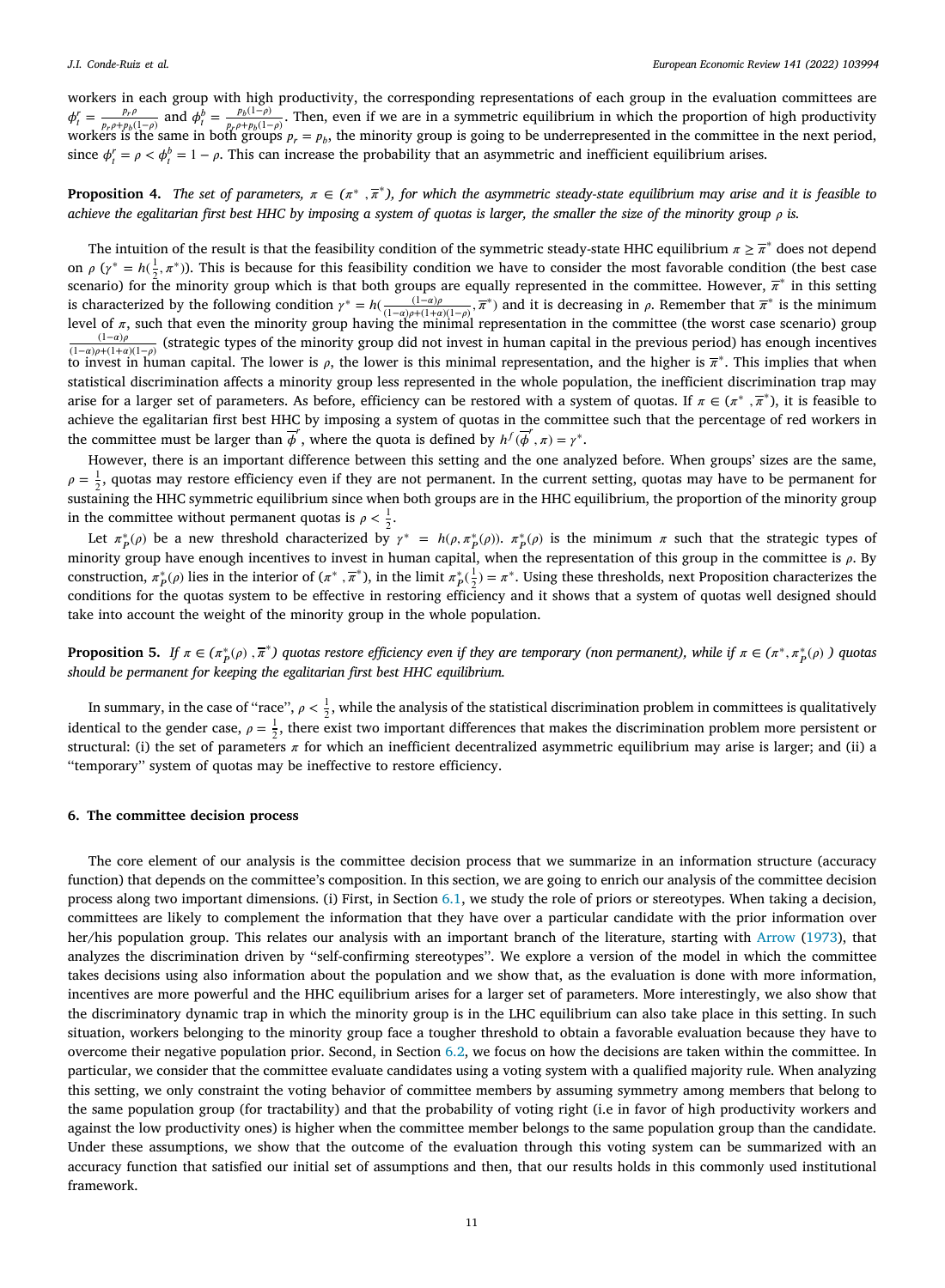### *6.1. Self-confirming stereotypes and optimal committee decision rules*

<span id="page-11-0"></span>In this subsection, we consider that when taking the decision, the committee maximizes an objective function and takes into account the prior productivity distribution. In particular, the committee minimizes the following loss function

$$
\begin{array}{c|cc}\n l(s, \theta) & \overline{\theta} & \underline{\theta} \\
 \hline\n s_H & 0 & 1 \\
 s_L & 1 & 0\n\end{array}
$$

When the committee takes the right decision, there are no losses. Otherwise, we assume that both decision errors, type I errors (i.e to give a negative evaluation to a high productivity worker) and type II errors, (i.e to give a positive evaluation to a low productivity worker) lead to a loss of 1.

We continue with the committee decision process described above. The committee either has a perfect evidence over the productivity of the worker (in that case, the decision is still trivial) or it has no information at all over the productivity of the worker. In this later case, instead of using a lottery as before, the committee takes the optimal decision given the prior. If the committee has no evidence on worker's productivity, the optimal decision is  $s_H$ , if the prior of  $\overline{\theta}$  is higher than  $\frac{1}{2}$ , and  $s_L$  if the prior is lower than  $\frac{1}{2}$ .

Now, we move to determine the priors. Notice that the decision of the committee depends on priors but also priors have to be fully consistent with the equilibrium actions of the workers, that, at the same time, depends on the information structure and the decision of the committee. In other words, we have to introduce the committee behavior into the characterization of the Perfect Bayesian Nash Equilibrium of the game.

We start by assuming HHC or LHC equilibrium. The equilibrium path determines the priors and the optimal committee decisions (information structure). Finally, we have to check that the initial hypothesis over the equilibrium is in fact correct.

# *6.1.1. The high human capital (HHC) equilibrium*

As we assume to be in the HHC equilibrium,  $Pr\left(\overline{\theta}\right) = \frac{1+\alpha}{2} > \frac{1}{2}$ . Given this prior, the committee's decision over a worker of group *j* is as follows: (i) with probability  $\Gamma = 1 - (1 - \pi \sigma)^{\phi^j} N (1 - \pi)^{(1 - \phi^j)N}$ , the productivity is observed by at least one member of the committee and  $s \in \{s_H, s_L\}$  is chosen in order to match the worker's productivity  $\theta \in \{\theta, \theta\}$ ; ii) with probability  $1 - \Gamma$ , the productivity is not observed and  $s_H$  is chosen given Pr  $(\bar{\theta}) = \frac{1+\alpha}{2} > \frac{1}{2}$ .

The committee's decisions is characterized by the following information structure

$$
\begin{array}{c|cc}\n\Pr\left(s \mid \theta\right) & \overline{\theta} & \underline{\theta} \\
\hline\ns_H & 1 & 1 - \gamma \\
s_L & 0 & \gamma\n\end{array}
$$

where  $\gamma = h^j(\phi^j, \pi) = \Gamma$ . If the worker has high productivity, the signal is always positive (either the productivity is observed or it is not, but  $s_H$  is chosen since  $\overline{\theta}$  is more likely and the loss function is symmetric). If the worker has low productivity, the signal is negative when the productivity is observed (with probability  $\Gamma$ ), and the signal is positive otherwise.

Now, we have to check if strategic workers prefer to invest in human capital under this information structure. Following the same steps of the characterization of the equilibrium in the main model, the expected salaries given the productivity are:

$$
W_{\overline{\theta}}\left(\gamma, \frac{1+\alpha}{2}\right) = w(s_H)
$$
  

$$
W_{\underline{\theta}}\left(\gamma, \frac{1+\alpha}{2}\right) = \gamma w(s_L) + (1-\gamma)w(s_H)
$$

The incentives to invest in human capital are driven by the incremental expected pay-off between high and low productivity being larger than the investment cost

$$
W_{\overline{\theta}}\left(\gamma,\frac{1+\alpha}{2}\right)-W_{\underline{\theta}}\left(\gamma,\frac{1+\alpha}{2}\right)\geq\hat{c}.\tag{3}
$$

In our case,  $W_{\overline{\theta}}\left(\gamma, \frac{1+a}{2}\right)$  $-\frac{W_{\theta}}{2}\left(\gamma,\frac{1+a}{2}\right)$  $= \gamma \overline{\theta}(\Pr(\overline{\theta}|s_H) - \Pr(\overline{\theta}|s_L))$  but  $\Pr(\overline{\theta}|s_L) = 0$ . Therefore, the HHC equilibrium arises if

$$
\gamma \overline{\theta} \Pr\left(\overline{\theta} \mid s_H\right) = \frac{\gamma \overline{\theta} (1 + \alpha)}{2 - \gamma (1 - \alpha)} \ge \widehat{c}
$$

As the left hand side is increasing in  $\gamma$ , we can rewrite this incentive compatibility condition as follows:

$$
\gamma \ge \underline{\gamma} = \frac{2}{(1+\alpha)\frac{\overline{\theta}}{\hat{c}} + (1-\alpha)}
$$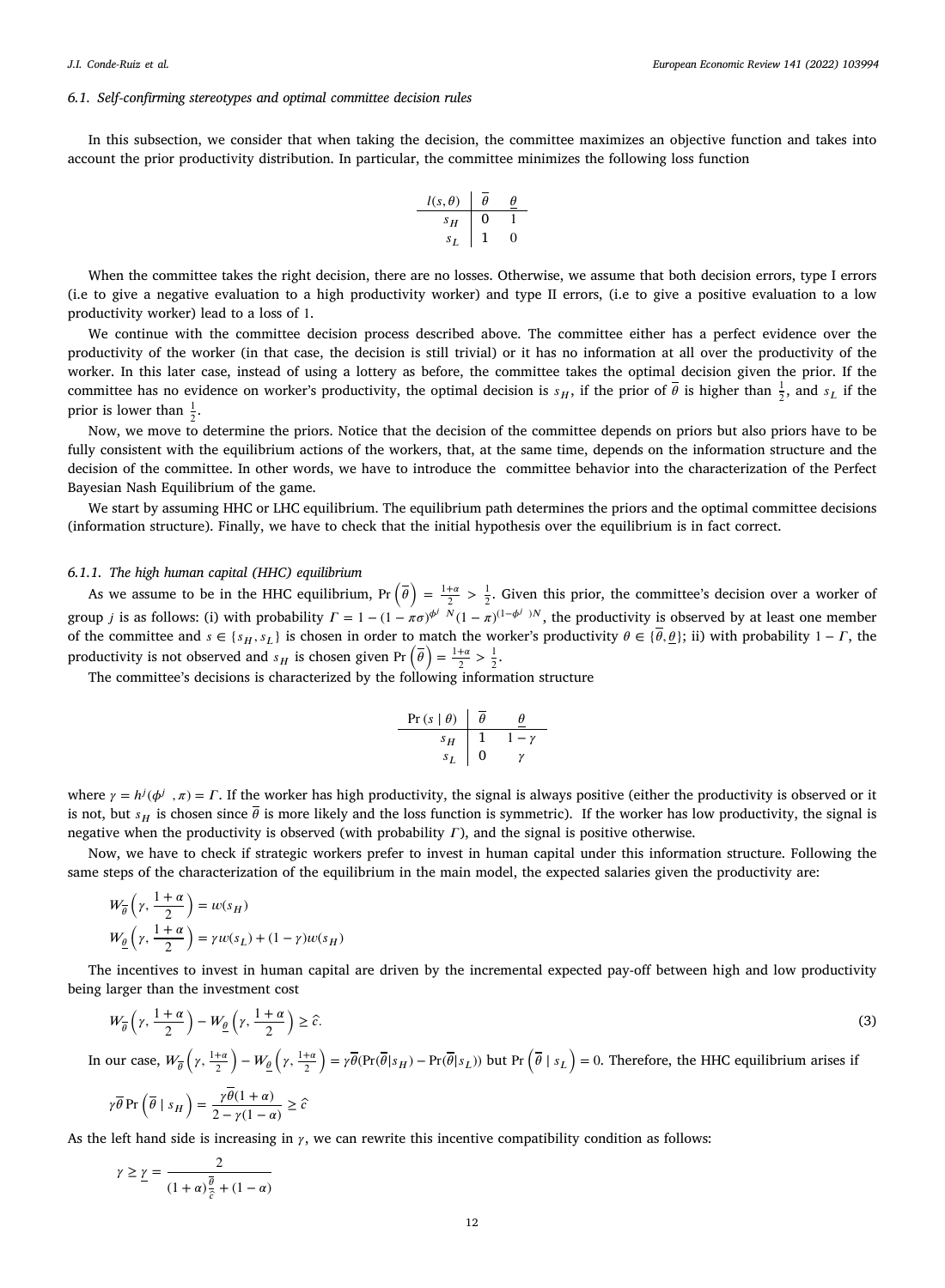# *6.1.2. The low human capital (LHC) equilibrium*

Following the same arguments, we characterize the conditions for the LHC equilibrium. In this case  $Pr(\bar{\theta}) = \frac{1-\alpha}{2} < \frac{1}{2}$ . As in the previous case, with probability  $\Gamma = 1 - (1 - \pi \sigma)^{\phi^j} N (1 - \pi)^{(1 - \phi^j)N}$ , the productivity is observed and the decision is trivial. With probability  $1 - \Gamma$ , the productivity is not observed and  $s_L$  is chosen given Pr  $(\bar{\theta}) = \frac{1-\alpha}{2} < \frac{1}{2}$ . The information structure that summarizes the group decision is the following,

| Pr (s   $\theta$ ) | $\overline{\theta}$ | $\theta$ |
|--------------------|---------------------|----------|
| $s_H$              | $\gamma$            | 0        |
| $s_L$              | $1 - \gamma$        | 1        |

where  $\gamma = h^{j}(\phi^{j}, \pi) = \Gamma$ . Contrary to the previous case, if the worker has low productivity, the signal is always negative (either the productivity is observed or it does not, but  $s<sub>I</sub>$  is chosen since  $\theta$  is more likely and the loss function is symmetric). If the worker has high productivity, the signal is positive when the productivity is observed (with probability  $\Gamma$ ), and negative otherwise.

We now have to check if strategic workers prefer not to invest in human capital under this information structure. We start by computing the expected salaries given the productivity:

$$
W_{\overline{\theta}}\left(\gamma, \frac{1-\alpha}{2}\right) = \gamma w(s_H) + (1-\gamma)w(s_L)
$$
  

$$
W_{\underline{\theta}}\left(\gamma, \frac{1-\alpha}{2}\right) = w(s_L)
$$

The incentive compatibility conditions in the LHC is that the incremental expected pay-off between high and low productivity is lower than the investment cost

$$
W_{\overline{\theta}}\left(\gamma,\frac{1-\alpha}{2}\right)-W_{\underline{\theta}}\left(\gamma,\frac{1-\alpha}{2}\right)\leq\widehat{c}.\tag{4}
$$

In this case,  $W_{\overline{\theta}}(\gamma, p) - W_{\underline{\theta}}(\gamma, p) = \gamma \overline{\theta}(\Pr(\overline{\theta}|s_H) - \Pr(\overline{\theta}|s_L))$  but  $\Pr\left(\overline{\theta} | s_H\right) = 1$ , then the LHC equilibrium arises if

$$
\gamma\overline{\theta}(1 - \Pr\left(\overline{\theta} \mid s_L\right)) = \gamma\overline{\theta}(\Pr\left(\underline{\theta} \mid s_L\right)) = \frac{\gamma\overline{\theta}(1 + \alpha)}{2 - \gamma(1 - \alpha)} \leq \widehat{c}
$$

We can rewrite this incentive compatibility condition is terms of  $\gamma$ :

$$
\gamma \le \overline{\gamma} = \frac{2}{(1+\alpha)\frac{\overline{\theta}}{\hat{c}} + (1-\alpha)}
$$

*6.1.3. The equilibria under the optimal decision rule*

Surprisingly, even though the optimal decision rule leads to different information structures in the HHC and LLC equilibria, both equilibria are characterized by a single cut-off  $\gamma = \overline{\gamma} = \gamma^{**}$  where  $\gamma^{**} = \frac{2}{\overline{\gamma}}$  $\frac{z}{(1+\alpha)\frac{\theta}{\zeta}+(1-\alpha)}$  and there is no multiplicity of equilibria.

<span id="page-12-2"></span>**Proposition 6.** *Under the optimal decision rule, when the level of accuracy is lower than* ∗∗*, the only equilibrium is the LHC, whereas,* when the level of accuracy is higher than  $\gamma^{**}$ , the only equilibrium is the HHC.

If we embody the model under the optimal decision rule into our dynamic setting, we obtain the same pattern than before. An inefficient asymmetric equilibrium may arise, in which a proportion of  $\frac{1-\alpha}{2}(\frac{1+\alpha}{2})$  of women (men) invest. When both groups are in different equilibria, they face different evaluation policies. No news in case of men leads to a positive evaluation,  $s_H$ , while no news in case of women leads to a negative evaluation,  $s_L$ . This result goes in line with discrimination for "self-confirming stereotypes" of [Arrow](#page-21-0) [\(1973](#page-21-0)), [Foster and Vohra](#page-22-14) [\(1992](#page-22-14)), [Coate and Loury](#page-21-7) ([1993](#page-21-7)) and [Moro and Norman](#page-22-15) [\(2004\)](#page-22-15).<sup>[22](#page-12-1)</sup>

<span id="page-12-3"></span>**Proposition 7.** The HHC arises for the larger set of parameters under the optimal decision rule, i.e  $\gamma^{**} \leq \gamma^*$ .

<span id="page-12-1"></span>The optimal decision rule leads to better incentives to invest in human capital.

# *6.2. Committee decision and voting*

<span id="page-12-0"></span>We now consider that the aggregation of information within the committee and the decision are done through a voting system. Each committee member votes,  $r_i \in \{0, 1\}$ , and the candidate obtains a positive evaluation if the number of positive votes  $R = \sum_{i=1}^{N} r_i$ , is larger than a common threshold  $\overline{R}$ .

$$
s = \begin{cases} s_H & \text{if } R = \sum_{i=1}^N r_i > \overline{R} \\ s_L & \text{otherwise.} \end{cases}
$$

<sup>&</sup>lt;sup>22</sup> Also this result goes in line with the views of Sheryl Kara (Chief operating officer of Facebook) "Women have to prove themselves to a far greater extent than *men do... a 2011 McKinsey report noted that men are promoted based on potential, while women are promoted based on past accomplishments*".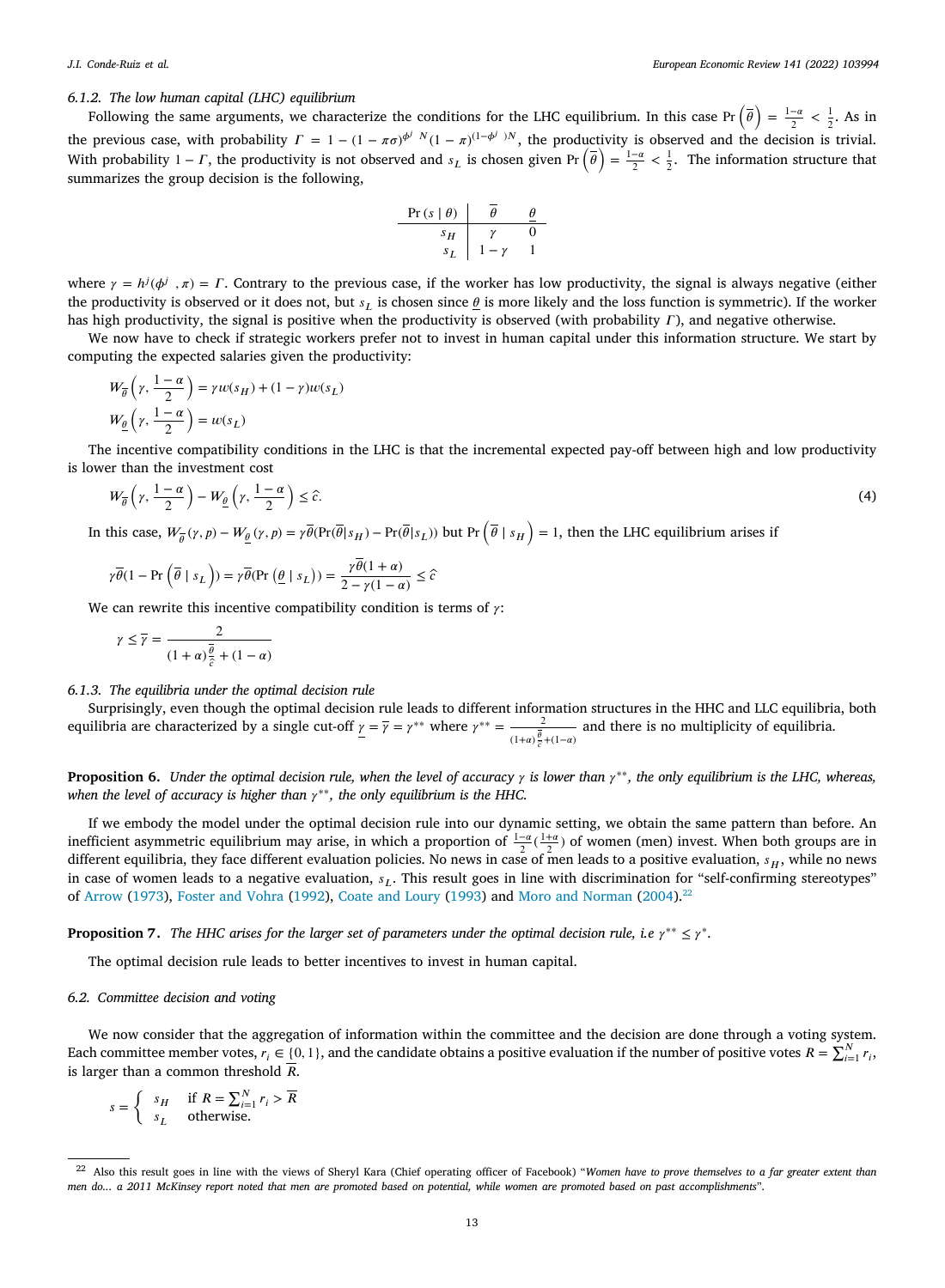The voting behavior is determined by the information hold by committees' members but it may also be affected by strategic behavior, or bias towards some group. We set up the homo-accuracy assumption in this setting as follows. When a woman is evaluated, the probability that a female member of the committee votes "right" is higher than a male member votes "right":  $Pr{r = 1 | \theta_f = \overline{\theta}_f} \geq Pr{r = 1 | \theta_f = \overline{\theta}_m}$  and  $Pr{r = 1 | \theta_f = \underline{\theta}_f} \leq Pr{r = 1 | \theta_f = \underline{\theta}_m}$ . For tractability, we also assume that the probability of voting right across committees' members is symmetric, it only depends on their match with the candidate's group and the productivity of the worker under evaluation.

Given a committee composition  $\phi^f$ , we can treat the number of positive votes R as a random variable, and we denote as Pr(R| $\overline{\theta}$ ) the probability of receiving  $R$  positive votes. The next lemma states an important relationship between the composition of the committee and the probability distribution of *.* 

<span id="page-13-0"></span>**Proposition 8.** If a woman is evaluated and 
$$
\phi^f > \phi^{f'}
$$
 then  $\sum_{R=1}^n \Pr(R|\overline{\theta})_{\phi^f} \le \sum_{R=1}^n \Pr(R|\overline{\theta})_{\phi^f}$ , for all  $n \le N$  and  $\sum_{R=1}^n \Pr(R|\underline{\theta})_{\phi^f} \ge \frac{n}{N}$ .

# $\sum_{n=1}^{\infty}$  $\sum_{R=1}$  Pr( $R|\underline{\theta})_{\phi^f}$ , for all  $n \leq N$ .

A direct implication of [Proposition](#page-13-0) [8](#page-13-0) (ordering the votes distribution according to first order stochastic dominance) is that, if a high (low) productivity woman is evaluated, the larger the proportion of women in the committee, the higher (lower) is, in expectation, the number of positive votes.

We do not make any assumption on how the threshold  $\overline{R}$  is chosen, since our results do not depend on it. Given the distribution of votes and the threshold  $\overline{R}$ , we can compute the expected outcome of the evaluation process. Suppose that a female worker is evaluated for a committee with a proportion  $\phi^f$  of female members. The expected outcome of this evaluation process is summarized by the following information structure:

$$
\begin{array}{c|cc}\n\Pr\left(s \mid \theta\right) & \overline{\theta} & \underline{\theta} \\
s_H & r_{\overline{\theta}}^f(\phi^f) & 1 - r_{\theta}^f(\phi^f) \\
s_L & 1 - r_{\overline{\theta}}^f(\phi^f) & r_{\underline{\theta}}^f(\phi^f)\n\end{array}
$$

where  $\gamma_{\overline{z}}^f$  $\frac{f}{\theta}(\phi^f) = 1 - \sum_{n=0}^R$  $\sum_{R=0}$  Pr( $R|\theta\rangle_{\phi}$  (the probability that a high productivity female worker obtains at least R positive votes) and  $\gamma_{\underline{\theta}}^f(\phi^f) = \sum_{i=1}^R \Pr(R|\underline{\theta})_{\phi^f}$  (the probability that a low productivity female worker obtains less than  $\overline{R}$  positive votes).

An alternative way to present the expected outcome of the committee decision process is to compute the probability of decision errors. Next Corollary of [Proposition](#page-13-0) [8](#page-13-0) states how these decision errors depend on the composition of the committee.

<span id="page-13-1"></span>**Corollary 9.** Let  $\overline{R}$  be the committee threshold, if a woman is evaluated and  $\phi^f > \phi^{f'}$ , then a committee with a proportion  $\phi^f$  of women *is making less decisions errors than a committee with a proportion*  $\phi^{f'}$  *of women: (i) Lower Type I errors* 1 −  $\gamma^f$  $\frac{f}{\theta}(\phi^f) = \sum_{n=0}^R$  $\sum_{R=0}$  Pr( $R|\overline{\theta}$ )<sub> $\phi$ f</sub>  $\leq$ 

$$
1 - \gamma_{\overline{\theta}}^f(\phi^{f'}) = \sum_{i=0}^{\overline{R}} \Pr(R|\overline{\theta})_{\phi^{f'}} \quad \text{and (ii) Lower Type II errors } 1 - \gamma_{\underline{\theta}}^f(\phi^{f'}) = 1 - \sum_{R=0}^{\overline{R}} \Pr(R|\underline{\theta})_{\phi^{f}} \le 1 - \gamma_{\underline{\theta}}^f(\phi^{f'}) = 1 - \sum_{i=0}^{\overline{R}} \Pr(R|\underline{\theta})_{\phi^{f'}}.
$$

We are not going to fully characterize the equilibrium, since it would require additional assumptions and constraints. We are going instead to focus on the incentives to invest in human capital of female and male workers when women are underrepresented in the committee.

In order to do so, we start by computing the expected payoffs of workers with the above asymmetric information structure and  $\overline{\phantom{a}}$ In order to do so, we start by compute<br>with a prior belief Pr  $(\bar{\theta}) = p$ . In this case

$$
W_{\overline{\theta}}\left(\gamma_{\overline{\theta}}, \gamma_{\underline{\theta}}, p\right) = \gamma_{\overline{\theta}} w(s_H) + (1 - \gamma_{\overline{\theta}}) w(s_L)
$$

$$
W_{\underline{\theta}}\left(\gamma_{\overline{\theta}}, \gamma_{\underline{\theta}}, p\right) = \gamma_{\underline{\theta}} w(s_L) + (1 - \gamma_{\underline{\theta}}) w(s_H)
$$

Similarly to the main model,  $w(s_H) = \overline{\theta}(\Pr(\overline{\theta}|s_H))$ ,  $w(s_I) = \overline{\theta} \Pr(\overline{\theta}|s_I)$  and the incentives to invest in human capital are driven by the incremental expected pay-off between high and low productivity.

$$
W_{\overline{\theta}}\left(\gamma_{\overline{\theta}}, \gamma_{\underline{\theta}}, p\right) - W_{\underline{\theta}}\left(\gamma_{\overline{\theta}}, \gamma_{\underline{\theta}}, p\right) = (\gamma_{\overline{\theta}} + \gamma_{\underline{\theta}} - 1)\overline{\theta}(\Pr(\overline{\theta}|s_H) - \Pr(\overline{\theta}|s_L))
$$

<span id="page-13-2"></span>Lemma 4. Incentives to invest in human capital,  $W_{\overline{\theta}}\left(\gamma_{\overline{\theta}},\gamma_{\underline{\theta}},p\right)-W_{\underline{\theta}}\left(\gamma_{\overline{\theta}},\gamma_{\underline{\theta}},p\right)$ , are increasing in  $\gamma_{\overline{\theta}}$  and  $\gamma_{\underline{\theta}}$ .

This lemma follows the same logic of [Lemma](#page-4-0) [1](#page-4-0) of the main model: higher accuracy increases the payoffs of investing in human capital and decreases payoffs of not doing it.

From [Proposition](#page-13-0) [8,](#page-13-0) if  $\phi^f < \frac{1}{2}$ ,  $\gamma_{\overline{\theta}}^m$  $\frac{m}{\theta}(\phi^m) \geq \gamma_{\overline{\theta}}^f$  $\int_{\theta}^{f} (\phi^f)$  and  $\gamma_{\underline{\theta}}^m (\phi^f) \geq \gamma_{\underline{\theta}}^f (\phi^f)$  then men have more incentives to invest in human capital than women also when the committee uses a voting system to take the decision.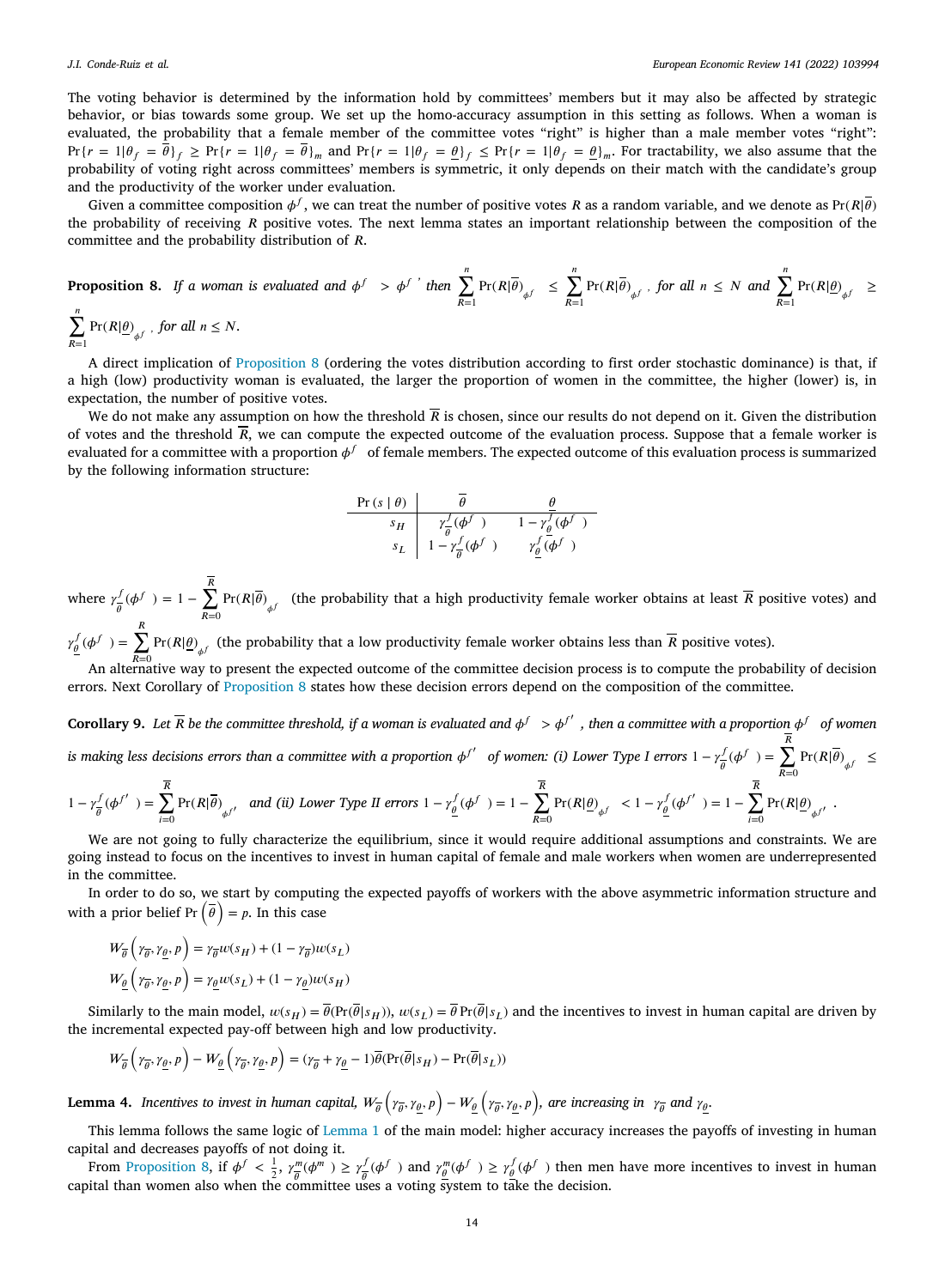### **7. Conclusions**

This paper introduces a statistical discrimination model in which the evaluation of workers' productivity is done by a committee. Due to the "homo-accuracy" bias, the group that is most represented in the evaluation committee generates more accurate signals, and consequently has a greater incentive to invest in human capital. In this line, [Matsa and Miller](#page-22-9) ([2011\)](#page-22-9) find positive gender spillovers between the board of directors (that appoint and oversee the company's managers) in organizations and the promotions of women to top positions. This paper shows that when women's share of board seats increases, women's share of top executive positions also increases. Consistently with our theoretical results, the authors suggest as possible explanation of this gender spillover that "women individuals are better able to interpret noisy signals about ability for members of their own sex".

In this setting, if the evaluation committee is initially not egalitarian, this could translate into a persistent discriminatory trap, where the less represented group in the evaluation committees has less incentives to invest and is then less productive. This asymmetric equilibrium is inefficient, since there is a waste of talent in the discriminated group. Quotas imposed on evaluation committees are shown to be an effective mechanism to restore efficiency.

Then, our paper provides a new rationale to support affirmative action policies at the top level positions in organizations. Quotas may be the outcome of mandatory regulations that may be needed if firms do not fully internalize the surplus generated by investment in human capital decisions or due to constituency or regulator fairness concerns. An increasing number of countries (Belgium, France, Germany, Iceland, Israel, Italy, and Norway, among others $^{23}$  $^{23}$  $^{23}$ ) are currently introducing various types of gender quotas on corporate boards of publicly listed companies.<sup>[24](#page-14-1)</sup>

<span id="page-14-1"></span><span id="page-14-0"></span>Even in absence of mandatory quotas, given the beneficial expected effects from diversity, we would expect that companies take voluntary measures for including women and other minorities on boards and other committees. This is in fact, what it is observed according to some recent reports (see [ILO](#page-21-16) ([2019\)](#page-21-16) or [Seierstad et al.](#page-22-33) ([2017\)](#page-22-33)). For example, in Italy, a country with mandatory but temporary board gender quotas, several companies have included quotas into their company statute, thus self-imposing gender diversity on boards and, indirectly, on their committees, independently from the external rule. In this line, several studies show that self-regulation is effective in promoting gender diversity ([Sojo et al.](#page-22-34), [2016\)](#page-22-34) at the company level and that it may also induce a cultural shift towards gender equality [\(Klettner et al.,](#page-22-35) [2016\)](#page-22-35). Others have emphasized the conditions under which self-regulations is effective (see for example [Mensi-Klarbach et al.](#page-22-36) ([2021\)](#page-22-36), for the case of firms in Austria). In this regard, we also show that affirmative action policies may not be effective if the "context" is not favorable. This could explain that other firms are reluctant to promote diversity and prefer to be specialized in one group of workers. [Athey et al.](#page-21-8) ([2000\)](#page-21-8) in a mentoring framework also shows that specialization may be optimal for some firms.

Our model is the first theoretical analysis of the role of committees in statistical discrimination, raising new theoretical and empirical research questions. On the theoretical side, we have focused on a frictionless committee deliberation process with common interests. Although we have explored a voting committee decision process in an extension, we did not consider strategic behavior among committee members that arises when they pursue different interests or it is costly to acquire or reveal information. The so call "homo-accuracy" assumption is the driving force of our results. While we have provided some empirical support for such assumption which is also broadly used in the literature since [Cornelll and Welch](#page-22-10) ([1996\)](#page-22-10), we still have to understand how "homo-accuracy" takes place in real committee deliberation processes to generate gendered (or other minority group) biases outcomes.

### **Appendix A. Proofs**

**Proofof [Lemma](#page-4-0) [1](#page-4-0).** To prove that

<span id="page-14-2"></span>
$$
W_{\overline{\theta}}(\gamma,p)-W_{\underline{\theta}}\left(\gamma,p\right)=\gamma\theta(\Pr(\theta|s_H)-\Pr(\theta|s_L))
$$

is increasing in  $\gamma$ , it is sufficient to show that  $Pr(\theta | s_H)$  is increasing in  $\gamma$ , and  $Pr(\theta | s_L)$  is decreasing in  $\gamma$ . Using Bayes rule,<sup>[25](#page-14-2)</sup> we s increasing in  $\gamma$ , it is sufficient to<br>obtain Pr  $(\bar{\theta} | s_H)$  and Pr  $(\bar{\theta} | s_L)$ .

$$
\Pr\left(\overline{\theta} \mid s_H\right) = \frac{\Pr\left(s_H \mid \overline{\theta}\right) \Pr\left(\overline{\theta}\right)}{\Pr\left(s_H \mid \overline{\theta}\right) \Pr\left(\overline{\theta}\right) + \Pr\left(s_H \mid \underline{\theta}\right) \Pr\left(\underline{\theta}\right)}
$$

$$
Pr(\overline{\theta} \mid s^H) = \frac{Pr(s^H | \overline{\theta}) Pr(\overline{\theta})}{Pr(s^H)}
$$

where

 $\overline{P}$ 

$$
\mathbf{r} \left( s^H \right) = \Pr \left( s^H \middle| \overline{\theta} \right) \Pr \left( \overline{\theta} \right) + \Pr \left( s^H \middle| \underline{\theta} \right) \Pr \left( \underline{\theta} \right)
$$

<sup>23</sup> See the Gender Statistics Database of the European Institute for Gender Equality, [https://eige.europa.eu/publications/statistical-brief-gender-balance](https://eige.europa.eu/publications/statistical-brief-gender-balance-corporate-boards-2020)[corporate-boards-2020](https://eige.europa.eu/publications/statistical-brief-gender-balance-corporate-boards-2020).

<sup>&</sup>lt;sup>24</sup> In publicly listed companies, internal committees are typically formed by non-executive board members. The introduction of board gender quotas indirectly guarantees that an adequate number of women is part of other committees (risk, promotion, remuneration, etc.) within the firm. <sup>25</sup> Concretely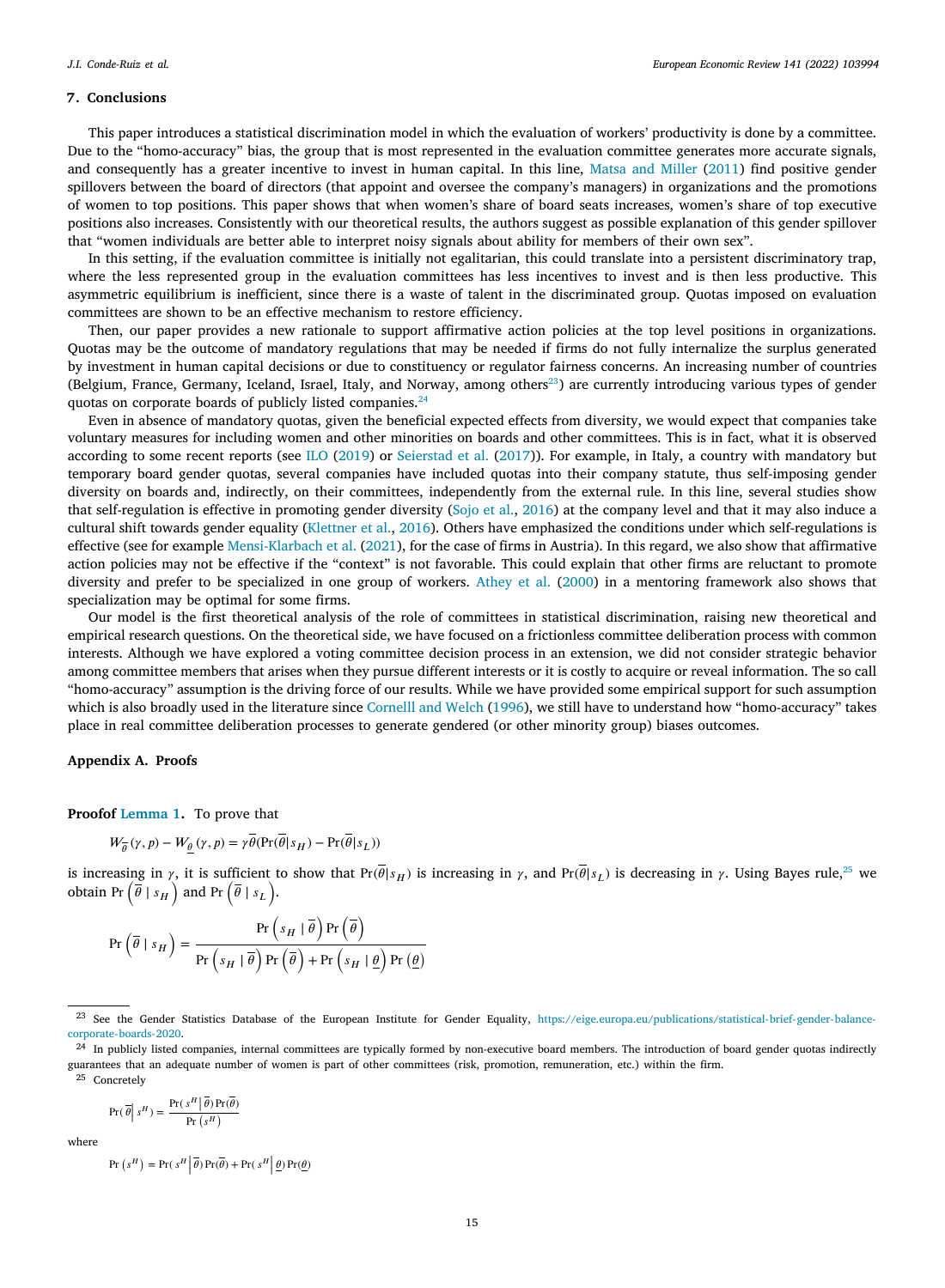$$
= \frac{\frac{1+\gamma}{2}p}{\frac{1+\gamma}{2}p + \frac{1-\gamma}{2}(1-p)} = \frac{1}{1 + \frac{1-\gamma}{1+\gamma}\frac{1-p}{p}}
$$

As  $\frac{1-\gamma}{1+\gamma}$  is decreasing in  $\gamma$ , the whole expression is increasing in  $\gamma$ .

$$
\Pr\left(\overline{\theta} \mid s_L\right) = \frac{\Pr\left(s_L \mid \overline{\theta}\right) \Pr\left(\overline{\theta}\right)}{\Pr\left(s_L \mid \overline{\theta}\right) \Pr\left(\overline{\theta}\right) + \Pr\left(s_L \mid \underline{\theta}\right) \Pr\left(\underline{\theta}\right)}
$$

$$
= \frac{\frac{1-\gamma}{2} p}{\frac{1-\gamma}{2} p + \frac{1+\gamma}{2} (1-p)} = \frac{1}{1 + \frac{1+\gamma}{1-\gamma} \frac{1-\rho}{p}}
$$

As  $\frac{1+\gamma}{1-\gamma}$  is increasing in  $\gamma$ , the whole expression is decreasing in  $\gamma$ . This concludes the proof.

**Proof of [Proposition](#page-5-2) [1](#page-5-2).** Immediate from the arguments in the main text.

**Proof of [Proposition](#page-7-4) [2](#page-7-4).** Part (i) follows from the equilibrium characterization in [Proposition](#page-5-2) [1](#page-5-2). Part (ii) follows from the proof of [Lemma](#page-4-0) [1](#page-4-0) that shows that  $w(s_H) = \overline{\theta}(\Pr(\overline{\theta}|s_H))$  is increasing in  $\gamma$  for all priors, and also because

$$
\Pr\left(\overline{\theta} \mid s_H\right) = \frac{1}{1 + \frac{1-\gamma}{1+\gamma} \frac{1-p}{p}}
$$

is increasing in  $p$ .

**Proof of [Lemma](#page-7-5) [2.](#page-7-5)** This lemma can be proved by construction. If  $\gamma_1^f > \gamma^*$ , strategic females workers have enough incentives to invest in human capital and then HHC equilibrium arises for both groups in  $t = 1$  (since by assumption  $\gamma_1^m > \gamma_1^f$ ). This equilibrium remains forever, since  $\gamma_t^f = h(\frac{1}{2}, \pi) > \gamma_1^f > \gamma^*$ . If  $\gamma_1^f < \gamma_1^m < \gamma^*$ , strategic workers of both groups do not have enough incentives to invest in human capital and then a symmetric LHC equilibrium arises in  $t = 1$ . This equilibrium remains forever, since  $\gamma_t^m = h(\frac{1}{2}, \pi) < \gamma_1^m < \gamma^*$ . If  $\gamma_1^f < \gamma^* < \gamma_1^m$ , females strategic workers do not have enough incentives to invest in human capital but male strategic workers do and then an asymmetric equilibrium arise in  $t = 1$ . In  $t = 2$  the equilibrium is stationary but there exist three possible steady states. If  $h(\frac{1-\alpha}{2}, \pi) > \gamma^*$  both groups have incentives to invest, and the symmetric HHC equilibrium will remain forever since  $h(\frac{1}{2}, \pi) > h(\frac{1-\alpha}{2}, \pi) > \gamma^*$ . If  $h(\frac{1+\alpha}{2}, \pi) < \gamma^*$  both groups do not have incentives to invest, and the symmetric LHC equilibrium will remain forever since  $\gamma^* > h(\frac{1+\alpha}{2}, \pi) > h(\frac{1}{2}, \pi)$ . Otherwise (if  $h(\frac{1-\alpha}{2}, \pi) < \gamma^*$  and  $h(\frac{1+\alpha}{2}, \pi) > \gamma^*$ ), the asymmetric equilibrium arises in *t* = 2 and it remains forever since  $h(\frac{1+\alpha}{2}, \pi) > \gamma^* > h(\frac{1-\alpha}{2}, \pi)$ .

**Proofs of [Lemma](#page-8-1) [3](#page-8-1) and** [Proposition](#page-8-2) [3.](#page-8-2) These results follow from the definitions of  $\bar{\pi}^*, \pi^*$  and  $\pi^*$  and the dynamics described in [Lemma](#page-7-5) [2.](#page-7-5)

**Proof of [Proposition](#page-10-1) [4.](#page-10-1)** As  $\pi^*$  does not depend on  $\rho$ .  $(\gamma^* = h(\frac{1}{2}, \pi^*))$ , it is enough to show that  $\overline{\pi}^* (\gamma^* = h(\frac{(1-a)\rho}{(1-a)\rho+(1+a)(1-\rho)}, \overline{\pi}^*))$  is decreasing on  $\rho$ . Let  $f$  be  $\frac{(1-a)\rho}{(1-a)\rho+(1+a)(1-\rho)}$ . By definition, we know that  $\frac{\partial h}{\partial f} > 0$  and  $\frac{\partial h}{\partial \overline{x}} > 0$ . Finally

$$
\frac{\partial f}{\partial \rho} = \frac{(1-\alpha)^2 \rho + (1-\alpha^2)(1-\rho) - (1-\alpha)^2 \rho + (1-\alpha^2)\rho}{((1-\alpha)\rho + (1+\alpha)(1-\rho))^2}
$$

$$
= \frac{(1-\alpha^2)}{((1-\alpha)\rho + (1+\alpha)(1-\rho))^2} > 0
$$

Then, taking the total derivative, we can compute  $\frac{\partial \overline{\pi}^*}{\partial \rho} = -\frac{\frac{\partial h}{\partial f} \frac{\partial h}{\partial f}}{\frac{\partial h}{\partial \overline{\pi}^*}} < 0.$ 

**Proof of [Proposition](#page-10-2) [5](#page-10-2).** Immediate from the arguments in the main text.

**Proof of [Proposition](#page-12-2) [6](#page-12-2).** Immediate from the arguments in the main text.

**Proof of [Proposition](#page-12-3) [7](#page-12-3).** We have to show that

$$
\gamma^*=(\frac{\frac{c}{\bar{\theta}}}{1-\alpha^2(1-\frac{c}{\bar{\theta}})})^{\frac{1}{2}}\geq \gamma^{**}=\frac{\frac{c}{\bar{\theta}}}{1-\frac{1-\alpha}{2}(1-\frac{c}{\bar{\theta}})}
$$

Now, consider  $\alpha = 0$ 

$$
\gamma^* = \frac{c}{\overline{\theta}}^{\frac{1}{2}} \geq \gamma^{**} = \frac{2\frac{c}{\overline{\theta}}}{1+\frac{c}{\overline{\theta}}}
$$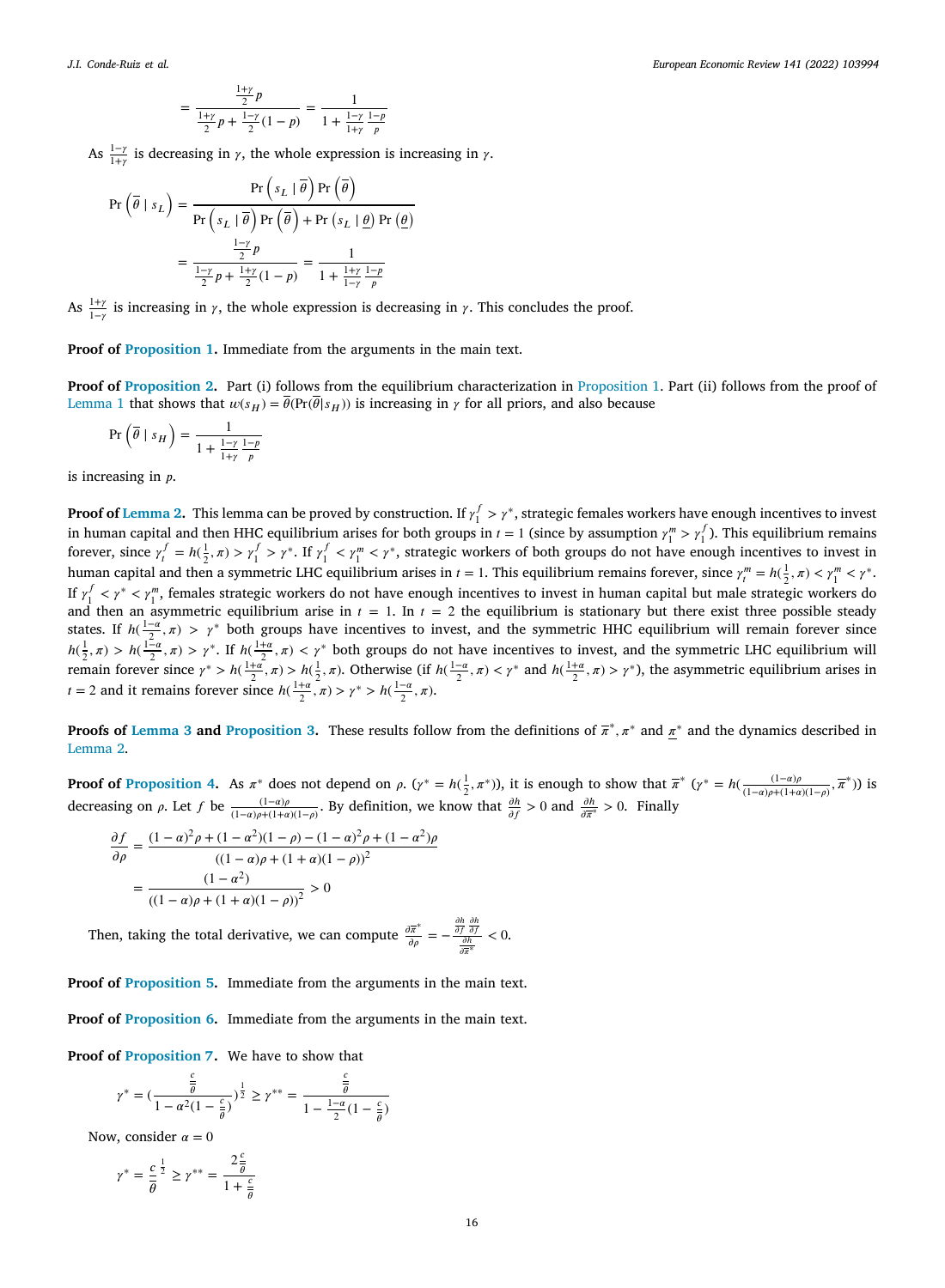We show that this condition is always satisfied when  $\frac{c}{\theta} \in (0,1)$ . This is equivalent to show that  $1 + a \ge 2a^{\frac{1}{2}}$  for  $a \in (0,1)$ . For  $a = 1$ , the LHS=RHS, and the derivative of the LHS=RHS=1. As the RHS is concave, it is not possible that LHS=RHS for  $a \in (0, 1)$ , as the derivate of the RHS for  $a \in (0, 1)$  is higher than 1 and the derivate of the LHS is one, which would imply that for  $a = 1$ , the LHS < RHS. We have reached a contradiction. Finally, as  $\gamma^*$  increases with  $\alpha$ , and  $\gamma^{**}$  decreases with  $\alpha$ ,  $\gamma^* \ge \gamma^{**}$  for all  $\alpha \in (0, 1)$ .

**Proof of [Proposition](#page-13-0) [8](#page-13-0).** Consider that a high productivity woman is evaluated (the proof of the low productivity type goes along the same lines) and  $\phi^f = \frac{m+1}{N} > \phi^{f'} = \frac{m}{N}$  we have to prove that  $\sum^n$  $\sum_{R=0}^{n} \Pr(R|\overline{\theta})_{\phi} \leq \sum_{R=0}^{n}$  $\sum_{R=0} \Pr(R|\overline{\theta})_{\phi}$  for an arbitrary  $n \leq N$ . For transitivity, it is enough to show that the lemma holds when one woman  $j$  replaces one man  $j$  in the committee. Given that  $Pr{r_i = 1 | \theta_f = \overline{\theta}} = Pr{r_i = 1 | \theta_m = \overline{\theta}}_m = \beta$ , the probability that the sum of votes of all committee members but *j* is *R* is  $Pr(R|\theta)_{\phi}$  =  $\beta Pr_{C/j}(R-1|\theta)_{\phi}$  + (1 –  $\beta Pr_{C/j}(R|\theta)_{\phi}$  and  $Pr(R|\theta)_{\phi}$  , =  $\underline{\beta Pr}_{C/j}(R-1|\theta)_{\phi}$  + (1 –  $\underline{\beta Pr}_{C/j}(R|\theta)_{\phi}$  . By construction,  $Pr_{C/j}(R|\theta)_{\phi f} = Pr_{C/j}(R|\theta)_{\phi f'}$  and  $Pr_{C/j}(R-1|\theta)_{\phi f} = Pr_{C/j}(R-1|\theta)_{\phi f'}$ . Then

$$
\sum_{R=0}^{n} \Pr(R|\overline{\theta})_{\phi^{f}} - \sum_{R=0}^{n} \Pr(R|\overline{\theta})_{\phi^{f}} =
$$
  

$$
-(\overline{\beta} - \underline{\beta}) \Pr(\beta|\overline{\theta})_{\phi^{f}} + \sum_{R=1}^{n} \left( (\overline{\beta} - \underline{\beta}) \Pr(R - 1|\overline{\theta})_{\phi^{f}} - (\overline{\beta} - \underline{\beta}) \Pr(R|\overline{\theta})_{\phi^{f}} \right) =
$$
  

$$
-(\overline{\beta} - \underline{\beta}) \Pr(R|\overline{\theta})_{\phi^{f}} \le 0
$$

Notice that for each value of R in the summatory, the first term of  $R - 1$  cancels out with the second term of R of  $n - 1$ . This applies to all terms but the last one. This concludes the proof.

**Proof of [Corollary](#page-13-1) [9.](#page-13-1)** It is a direct application of [Proposition](#page-13-0) [8.](#page-13-0)

**Proof of [Lemma](#page-13-2) [4.](#page-13-2)** We have to adapt the proof of [Lemma](#page-4-0) [1](#page-4-0) to the asymmetric information structure of the voting subsection

| Pr(s   \theta) | $\overline{\theta}$              | $\underline{\theta}$              |
|----------------|----------------------------------|-----------------------------------|
| $s_H$          | $\gamma_{\overline{\theta}}$     | $1 - \gamma_{\underline{\theta}}$ |
| $s_L$          | $1 - \gamma_{\overline{\theta}}$ | $\gamma_{\underline{\theta}}$     |

As the incremental expected pay-off between high and low productivity is as follow

$$
W_{\overline{\theta}}\left(\gamma_{\overline{\theta}}, \gamma_{\underline{\theta}}, p\right) - W_{\underline{\theta}}\left(\gamma_{\overline{\theta}}, \gamma_{\underline{\theta}}, p\right) = (\gamma_{\overline{\theta}} + \gamma_{\underline{\theta}} - 1)\overline{\theta}(\Pr(\overline{\theta}|s_H) - \Pr(\overline{\theta}|s_L))
$$

it is sufficient to show that  $Pr(\theta | s_H)$  is increasing in  $\gamma_{\overline{\theta}}$  and  $\gamma_{\underline{\theta}}$ , and  $Pr(\theta | s_L)$  is decreasing in  $\gamma_{\overline{\theta}}$  and  $\gamma_{\underline{\theta}}$ . Using Bayes rule, we obtain Pr  $(\bar{\theta} | s_H)$  and Pr  $(\bar{\theta} | s_L)$ .

$$
\Pr\left(\overline{\theta} \mid s_H\right) = \frac{\Pr\left(s_H \mid \overline{\theta}\right) \Pr\left(\overline{\theta}\right)}{\Pr\left(s_H \mid \overline{\theta}\right) \Pr\left(\overline{\theta}\right) + \Pr\left(s_H \mid \underline{\theta}\right) \Pr\left(\underline{\theta}\right)} = \frac{\gamma_{\overline{\theta}} p}{\gamma_{\overline{\theta}} p + (1 - \gamma_{\underline{\theta}})(1 - p)}
$$

As the denominator decreases in  $\gamma_\theta$ , the whole expression is increasing in  $\gamma_\theta$ . Differentiating Pr  $(\bar{\theta} \mid s_H)$ ,

$$
\frac{\partial \Pr\left(\overline{\theta} \mid s_H\right)}{\partial \gamma_{\overline{\theta}}} = \frac{(1 - \gamma_{\underline{\theta}})(1 - p)p}{\left(\gamma_{\overline{\theta}} p + (1 - \gamma_{\underline{\theta}})(1 - p)\right)^2} \ge 0
$$

Similarly

$$
\Pr\left(\overline{\theta} \mid s_L\right) = \frac{\Pr\left(s_L | \overline{\theta}\right) \Pr\left(\overline{\theta}\right)}{\Pr\left(s_L | \overline{\theta}\right) \Pr\left(\overline{\theta}\right) + \Pr\left(s_L | \underline{\theta}\right) \Pr\left(\underline{\theta}\right)} = \frac{(1 - \gamma_{\overline{\theta}})p}{(1 - \gamma_{\overline{\theta}})p + \gamma_{\underline{\theta}}(1 - p)}
$$

As the denominator increases in  $\gamma_\theta$ , the whole expression is decreasing in  $\gamma_\theta$ . Differentiating Pr  $(\bar{\theta} \mid s_L)$ ,

$$
\frac{\partial \Pr\left(\overline{\theta} \mid s_L\right)}{\partial \gamma_{\overline{\theta}}} = \frac{-\gamma_{\underline{\theta}}(1-p)p}{\left((1-\gamma_{\overline{\theta}})p + \gamma_{\underline{\theta}}(1-p)\right)^2} \le 0.
$$

**Appendix B. Extensions**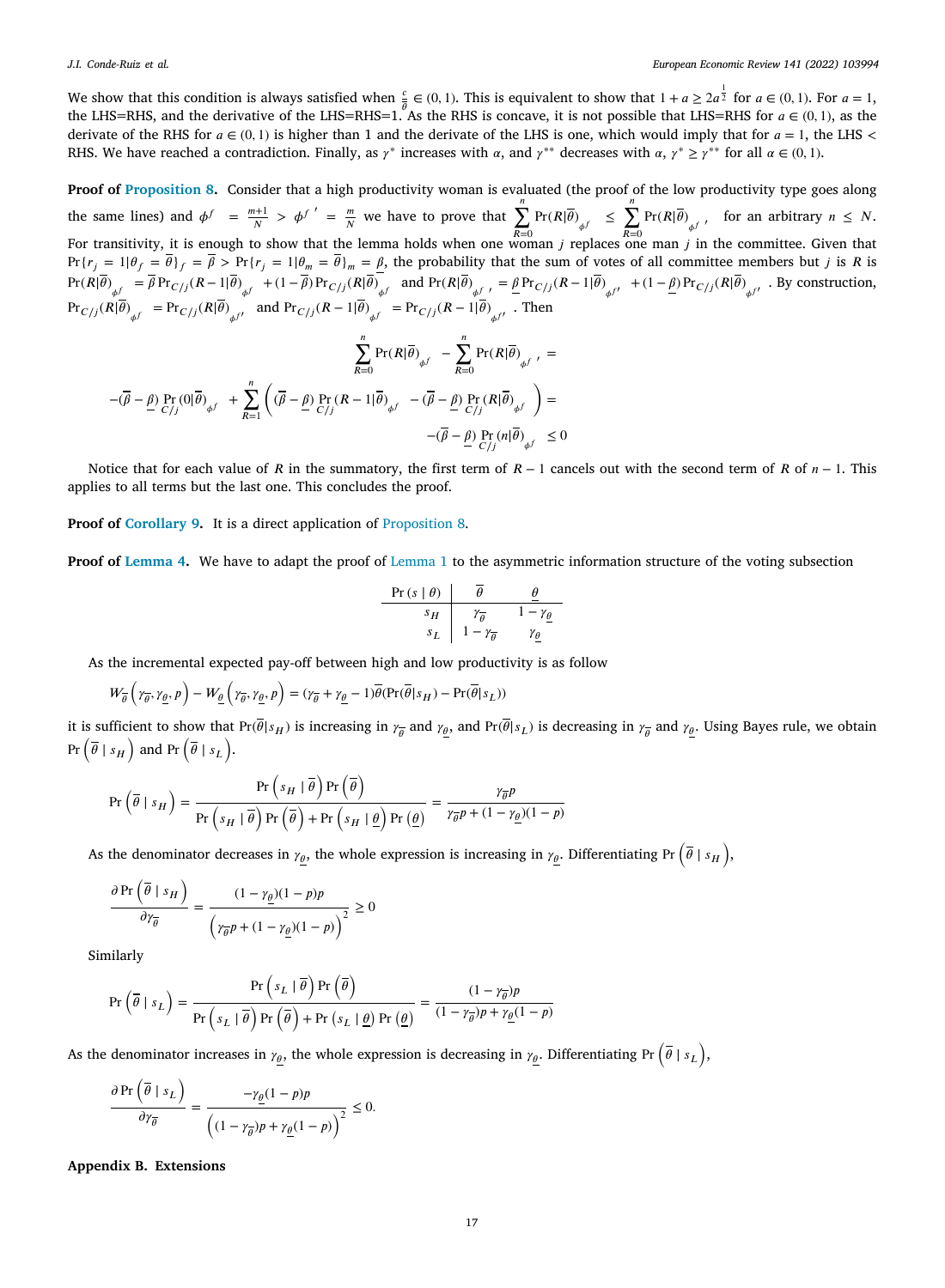# *Asymmetric information structures and multiplicity of equilibria*

We consider an asymmetric information structure. The signal's realization  $s \in \{s_H, s_L\}$  depends on the underlying productivity of the worker, as follows:

| Pr(s   \theta) | $\overline{\theta}$ | $\theta$ |
|----------------|---------------------|----------|
| $s_H$          | 1                   | 1-\gamma |
| $s_L$          | 0                   | \gamma   |

That is, if the worker has high productivity, the signal will be  $s_H$  with certainty. However, if the productivity is low, there is some noise and thus both signal realizations may take place. As in the main model,  $\gamma$  represents the accuracy of the signal, with a higher  $\gamma$  implying a more informative signal. Interestingly, with this information structure, a bad realization is fully revealing,  $Pr(\overline{\theta}|s_L) = 0.$ 

Under this information structure, the expected payoffs of high and low productivity are

$$
W_{\overline{\theta}}(\gamma, p) = w(s_H)
$$
  
 
$$
W_{\theta}(\gamma, p) = \gamma w(s_L) + (1 - \gamma)w(s_H)
$$

As in the main model, the incentives to invest in human capital are driven by the incremental expected pay-off between high and low productivity.

$$
W_{\overline{\theta}}(\gamma, p) - W_{\underline{\theta}}(\gamma, p) = \gamma(w(s_H) - w(s_L)) = \gamma \overline{\theta}(\Pr(\overline{\theta}|s_H) - \Pr(\overline{\theta}|s_L)) = \gamma \overline{\theta} \Pr(\overline{\theta}|s_H)
$$

As in the main model, the incentive compatibility condition of the HHC equilibrium is

$$
W_{\overline{\theta}}\left(\gamma,\frac{1+\alpha}{2}\right)-W_{\underline{\theta}}\left(\gamma,\frac{1+\alpha}{2}\right)\geq\hat{c}.\tag{5}
$$

We can rewrite this incentive compatibility condition in terms of  $\gamma$ ,  $^{26}$  $^{26}$  $^{26}$  as follows:

<span id="page-17-0"></span>
$$
\gamma \geq \underline{\gamma}^A = \frac{2}{(1+\alpha)\frac{\overline{\theta}}{\hat{c}} + (1-\alpha)}.
$$

Similarly, the incentive compatibility condition of the LHC equilibrium is

$$
W_{\overline{\theta}}\left(\gamma,\frac{1-\alpha}{2}\right)-W_{\underline{\theta}}\left(\gamma,\frac{1-\alpha}{2}\right)\geq\widehat{c}.\tag{6}
$$

We can rewrite this incentive compatibility condition in terms of  $\gamma$ ,<sup>[27](#page-17-1)</sup> as follows:

<span id="page-17-1"></span>
$$
\gamma \leq \overline{\gamma}^A = \frac{2}{(1-\alpha)\frac{\overline{\theta}}{\hat{c}} + (1+\alpha)}.
$$

As  $\bar{\gamma}^A > \gamma^A$ , if  $\gamma^A < \gamma < \bar{\gamma}^A$  then a LHC and HHC equilibrium exists (multiplicity of equilibria arise). figure 4 provides the full characterization of equilibria in pure strategies.

# *A dynamic model with continuous distribution of types*

We modify our dynamic setting by considering a continuous distribution of workers' types. As in the main model, every stage of the dynamic game is identical to the static model. A new cohort of workers of measure one is born every period. Every cohort is composed by two identical ex-ante groups  $m$  and group  $f$  (i.e. with the same size and the same continuous distribution of talent cost  $G(.)$ ). Regarding the distribution of talent, we assume that the fixed cost of investing in human capital,  $c \ge 0$  is independently distributed according to a continuous uniform distribution function over [0, 1],  $c \sim G(.) = U[0, 1]$ .

All workers learn their types  $c$ , and take their decisions over investing or not in human capital. Beside the new distribution of types, most of the workers work for only one period before retirement and they face the same trade-offs as we have analyzed before. As before, the dynamic link is that an infinitesimal but representative proportion of educated workers of both groups is promoted to the evaluation committee in the second period.

$$
\gamma_t^j = h(\phi_{t-1}^j, \pi) \ \forall t
$$

where  $\phi_{t-1}^j$  is the proportion of group *j* among the group of workers that have invested in human capital at  $t-1$ .

```
\frac{\gamma(1-\alpha)\theta}{2-\gamma(1+\alpha)} \leq \hat{c}.
```
<sup>&</sup>lt;sup>26</sup> Applying Bayes' rule, Pr( $\bar{\theta}|s_H$ ) =  $\frac{Pr(s_H|\bar{\theta})Pr(\bar{\theta})}{Pr(s_H|\bar{\theta})Pr(\bar{\theta})+Pr(s_H|\bar{\theta})Pr(\theta)} = \frac{\frac{1+\alpha}{2}}{\frac{1+\alpha}{2}+(1-\gamma)\frac{1-\alpha}{2}}$ . The incentive compatibility condition becomes  $\frac{\gamma(1+\alpha)\bar{\theta}}{2-\gamma(1-\alpha)} \geq \hat{c}$ . As left hand si in  $\gamma$ , we can rewrite the incentive compatibility condition in terms  $\gamma$ , and  $\gamma^A$  is characterize.

<sup>&</sup>lt;sup>27</sup> Similarly to the previous case, we apply the Bayes' rule,  $Pr(\overline{\theta}|s_H) = \frac{Pr(s_H|\overline{\theta})Pr(\overline{\theta})}{Pr(s_H|\overline{\theta})Pr(\overline{\theta})} = \frac{\frac{1-\alpha}{2}}{\frac{2}{2}+(1-\gamma)\frac{1+\alpha}{2}}$  and rewrite the incentive compatibility condition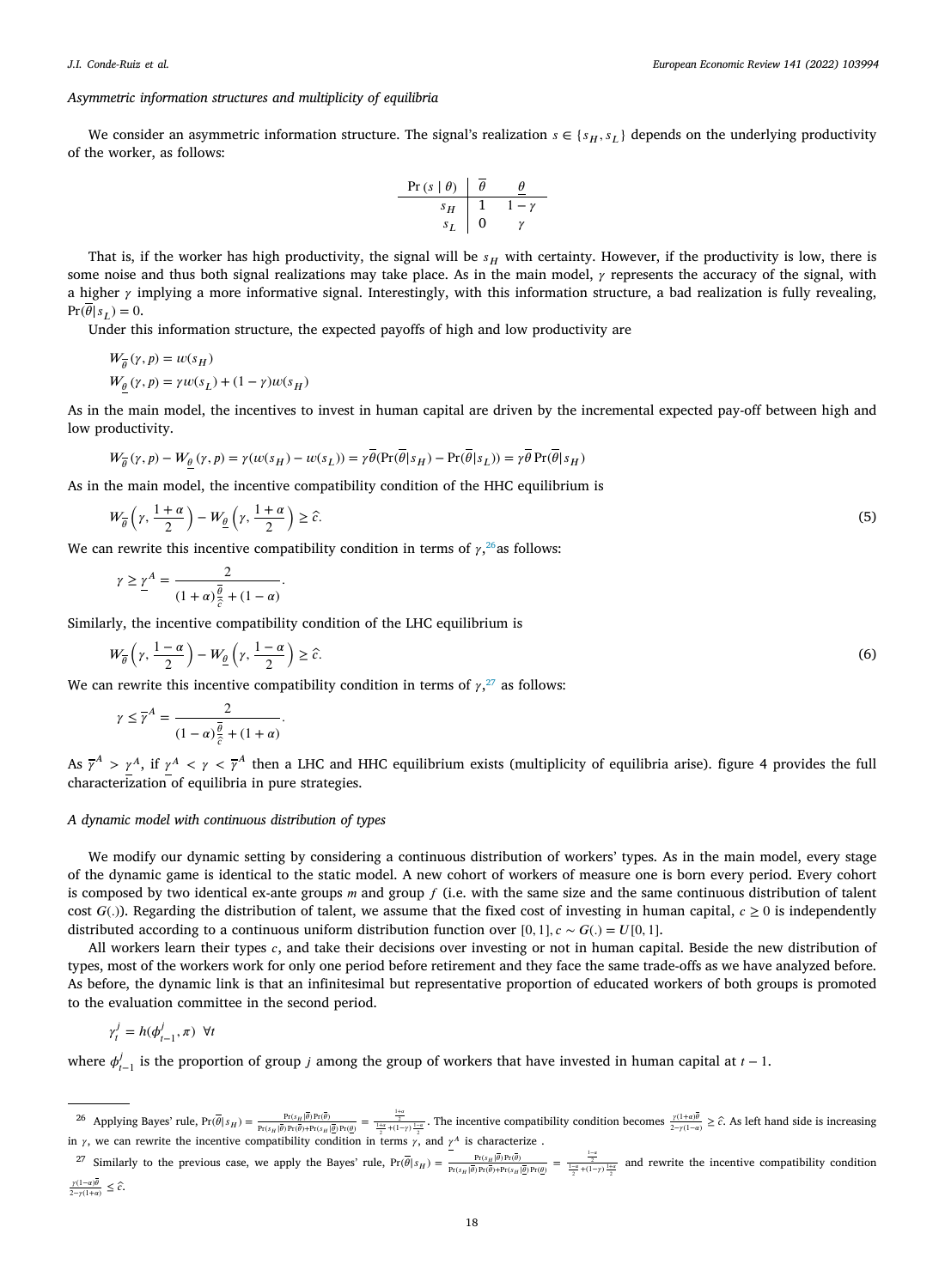

<span id="page-18-1"></span><span id="page-18-0"></span>**Fig. 3.** Asymmetric information structure and multiplicity of equilibria.

<span id="page-18-2"></span>We first characterize the static perfect bayesian equilibrium for a continuous distribution of fixed costs in a static setting. In order to do that, we focus on a simple asymmetric information structure that is analyzed in the appendix,  $Pr(S_H | \vec{\theta}) = 1$  and order to do that, we focus on a simple asymmetric information structure that is analyzed in the Pr  $(s_L | \theta) = \frac{1+y}{2}$ , where  $\gamma$  represents the accuracy of the signal. The advantage of this information structure is that it simplifies the analysis, since a bad realization is fully revealing,  $Pr(\overline{\theta}|s_L) = 0$ .

In the appendix, we characterize the static bayesian equilibrium with this information structure and discrete types. The main insight of the analysis is that there exists multiplicity of equilibria. However, in the continuous case, there is only one equilibrium characterized by a unique marginal type *̃*. In this equilibrium, the marginal type is indifferent between investing or not in human capital, where higher types (lower types) prefer not to invest (to invest). Using this feature of the equilibrium, we characterize the marginal type,  $\tilde{c}$ , as follows:

$$
W_{\overline{\theta}}(\gamma, p) - W_{\underline{\theta}}(\gamma, p) = \widetilde{c}
$$
\n<sup>(7)</sup>

The computation of the expected salary is analogous to the main model, that is  $W_{\overline{\theta}}(\gamma, p) = w(s_H)$  and  $W_{\overline{\theta}}(\gamma, p) = (1 - \gamma)w(s_H)$ , where the expected wage is equal to the expected productivity of the worker  $w(s_H) = \overline{\theta} \Pr(\overline{\theta}|s_H)$ . We can rewrite Eq. ([7](#page-18-0)) as follows:

$$
\overline{\theta} \Pr(\overline{\theta}|s_H) - (\frac{1-\gamma}{2})\overline{\theta} \Pr(\overline{\theta}|s_H) = (\frac{1+\gamma}{2})\overline{\theta} \Pr(\overline{\theta}|s_H) = \widetilde{c}
$$
\n(8)

All types with  $c$  lower than  $\tilde{c}$  invest in human capital, and those with higher costs do not invest. Then, the prior is equal to the proportion of educated workers in the population  $p = G(\tilde{c}) = \tilde{c}$ . Using this and the bayes rule, we obtain

$$
\Pr(\overline{\theta}|s_H) = \frac{G(\widetilde{c})}{G(\widetilde{c}) + (\frac{1-\gamma}{2})1 - G(\widetilde{c})}
$$

Plugging this expression into Eq. [\(8\)](#page-18-1) and simplifying we obtain:

$$
\frac{1-\gamma}{1+\gamma} = \frac{G(\widetilde{c})}{\widetilde{c}}\left(\overline{\theta} - \widetilde{c}\right)
$$

As c is uniformly distributed on [0, 1], the indifferent type  $\tilde{c}$  is also  $G(\tilde{c})$ . Using this, we can explicitly define the indifferent type,  $\tilde{c}$ , as a function of the accuracy level  $\gamma$ .

<span id="page-18-3"></span>
$$
\widetilde{c} = \overline{\theta} + 1 - \frac{2}{1 + \gamma} \tag{9}
$$

Notice that the marginal type (the proportion of workers investing in human capital) is increasing with the accuracy of the productivity signal  $\gamma$ . If  $\gamma = 1$  (i.e. perfect information) the worker invests in skills if  $c \leq \overline{\theta}$ .

We move to analyze the statistical discrimination problem in this dynamic and continuous setting. As before, our key variable is the proportion of women among the educated workers in  $t$ ,  $\phi_t^f$  that will also be the proportion of women in the evaluation committee in  $t + 1$ :  $\phi_t^f = \frac{\tilde{c}_t^f}{\tilde{c}_t^m + \tilde{c}_t^f}$  and  $\phi_t^m = \frac{\tilde{c}_t^m}{\tilde{c}_t^m + \tilde{c}_t^f}$ .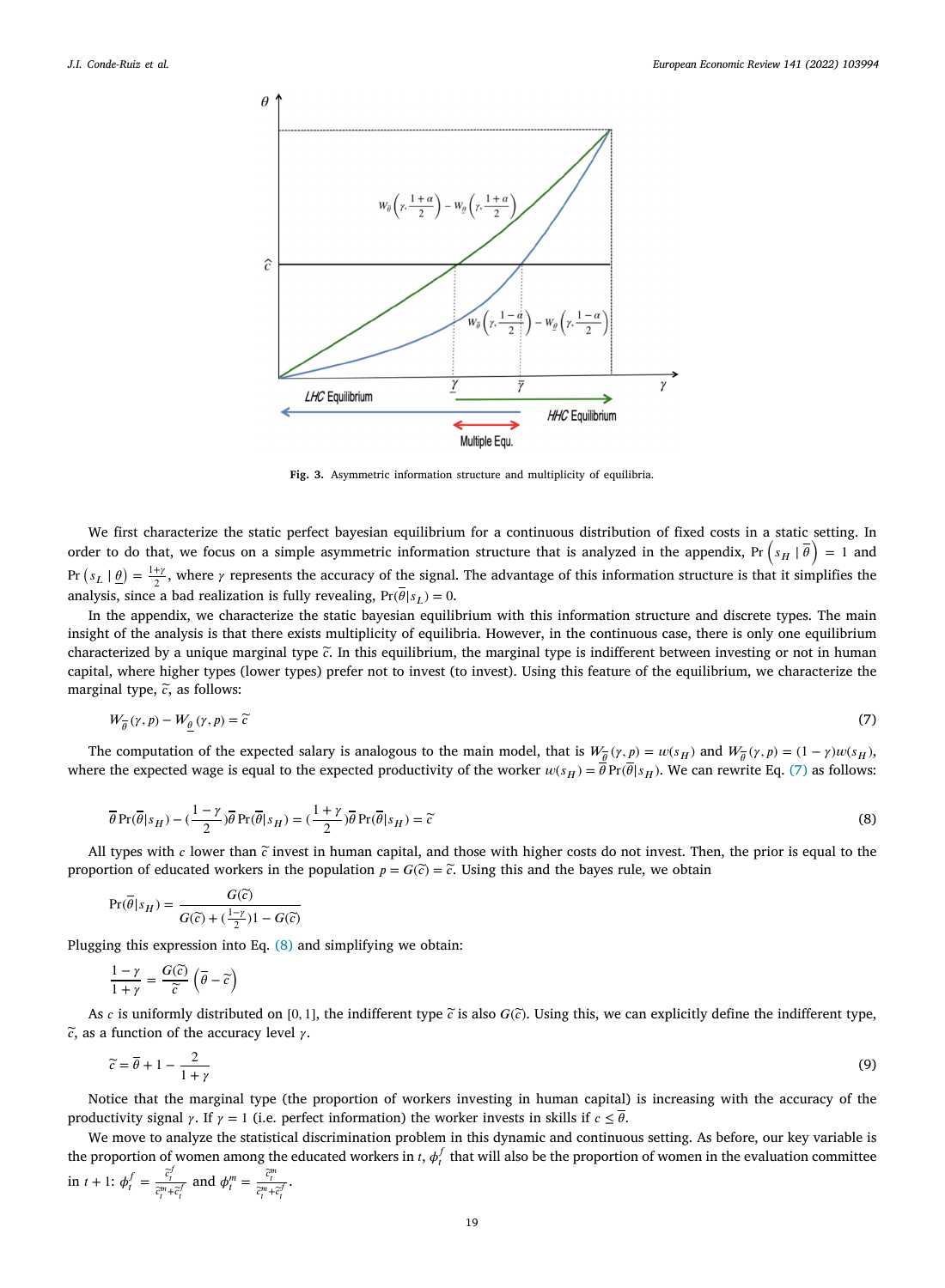#### *J.I. Conde-Ruiz et al.*

To save notation,  $\overline{\theta} = 1$ . Then, the marginal types are  $\overline{c}_t^f = \frac{2\gamma_t^f}{1+\gamma_t^f}$  and  $\overline{c}_t^m = \frac{2\gamma_t^m}{1+\gamma_t^m}$ . Using these expressions and the accuracy functions  $\gamma_t^f = h(\phi_{t-1}^f, \pi)$  and  $\gamma_t^m = h(1 - \phi_{t-1}^f, \pi)$ , we can derive the dynamic equation between the proportion of women in the evaluation committee (state variable) in periods  $t - 1$  and  $t$ .

<span id="page-19-0"></span>
$$
\phi_t^f = \frac{1}{1 + \frac{1 + h(\phi_{t-1}^f, \pi)}{h(\phi_{t-1}^f, \pi)} \frac{h(1 - \phi_{t-1}^f, \pi)}{1 + h(1 - \phi_{t-1}^f, \pi)}}
$$
(10)

Next proposition states that this dynamic equation ([10\)](#page-19-0) has three steady state equilibria.

**Proposition 10.** There exist three decentralized equilibria,  $\phi_t^f = \phi_{t-1}^f = \phi_{EE}^f$ ; (i)  $\phi_{EE}^f = 1/2$ ; (ii)  $\phi_{EE}^f = 1$ ; and (iii)  $\phi_{EE}^f = 0$ .

**Proof.** It is a direct proof, using Eq. [\(10](#page-19-0)) and that  $h(1, \pi) = 1$  and  $h(0, \pi) = 0$ .

The egalitarian allocation is always a decentralized equilibrium but the optimality (efficiency) and stability of such equilibrium depends on  $h(\phi, \pi)$ .

In the discrete model, maximizing total welfare is equivalent to maximize the total proportion of educated workers (since investment in human capital was assumed to be efficient for strategic types). In the present setting, what also matters is who invests in human capital. Welfare maximization requires that workers with the lower cost of investing in human capital invest, independently of the group they belong to. In particular, total welfare depends on the proportion of educated workers in both groups  $\tilde{c}^j$  (since we have normalized the productivity of educated workers to 1) and their cost of investment in human capital ∫ *̃*  $\int_0^{c} c^j g(c^j) dc^j$ . Then, the efficient  $\phi^{f*}$  in the steady state is characterized by the solution of the following maximization problem:

$$
\phi^{f*} \in \arg \max \left\{ \left[ \tilde{c}^f - \int_0^{\tilde{c}^f} c^f g(c^f) dc^f \right] + \left[ \tilde{c}^m - \int_0^{\tilde{c}^m} c^m g(c^m) dc^m \right] \right\}
$$
  
s.t.  $\tilde{c}^f = \frac{2h(\phi^f, \pi)}{1 + h(\phi^f, \pi)}$  and  $\tilde{c}^m = \frac{2h(1 - \phi^f, \pi)}{1 + h(1 - \phi^f, \pi)}$ 

Next proposition provides a sufficient condition for the egalitarian composition of the selection committee,  $\phi^{f*} = \phi^{m*} = \frac{1}{2}$ , to be efficient when, as it is in our case, the talent is equally distributed among groups.

<span id="page-19-1"></span>**Proposition 11.** *If*  $h(\phi, \pi)$  *is concave with respect to*  $\phi$ *, the efficient solution is*  $\phi^{f*} = \phi^{m*} = \frac{1}{2}$ *.* 

**Proof.** The first order condition is

$$
(1 - \frac{2h(\phi^f, \pi)}{1 + h(\phi^f, \pi)}) \frac{h'(\phi^f, \pi)}{\left(1 + h(\phi^f, \pi)\right)^2} = (1 - \frac{2h(1 - \phi^f, \pi)}{1 + h(1 - \phi^f, \pi)}) \frac{h'(1 - \phi^f, \pi)}{\left(1 + h(1 - \phi^f, \pi)\right)^2}
$$

it is convenient to express the FOC as

$$
\frac{(1-\frac{2h(\phi^f,\pi)}{1+h(\phi^f,\pi)})\frac{1}{(1+h(\phi^f,\pi))^2}}{(1-\frac{2h(1-\phi^f,\pi)}{1+h(1-\phi^f,\pi)})\frac{1}{(1+h(1-\phi^f,\pi))^2}} = \frac{h'(1-\phi^f,\pi)}{h'(\phi^f,\pi)}
$$

The LHS is decreasing in  $\phi^f$ , the RHD is increasing if  $h'' < 0$  and decreasing if  $h'' > 0$ .

Then there is only one possible solution if  $h'' < 0$ , and this is that  $h(1 - \phi^f, \pi) = h(\phi^f, \pi)$  and  $(1 - \phi^f) = \phi^f = \frac{1}{2}$ . In fact, (1 –  $\phi^f$ ) =  $\phi^f = \frac{1}{2}$  is always a solution of the FOC, but whether or not this is the optimal solution of the problem depends on the second order condition.

The second order condition is also satisfied when  $h(\phi^f, \pi)$  is concave since all terms are negative.

$$
\begin{aligned}&\left[ (1-\frac{2h(\phi^f,\pi)}{1+h(\phi^f,\pi)})\frac{1}{\left(1+h(\phi^f,\pi)\right)^2} \right]'h'(\phi^f,\pi) + \left[ (1-\frac{2h(\phi^f,\pi)}{1+h(\phi^f,\pi)})\frac{h''(\phi^f,\pi)}{\left(1+h(\phi^f,\pi)\right)^2} \right] + \\& - \left[ (1-\frac{2h(1-\phi^f,\pi)}{1+h(1-\phi^f,\pi)})\frac{1}{\left(1+h(1-\phi^f,\pi)\right)^2} \right]'h'(1-\phi^f,\pi) + \left[ (1-\frac{2h(1-\phi^f,\pi)}{1+h(1-\phi^f,\pi)})\frac{h'(1-\phi^f,\pi)}{\left(1+h(1-\phi^f,\pi)\right)^2} \right] \end{aligned}
$$

This concludes the proof.

[Proposition](#page-19-1) [11](#page-19-1) relies on two features of the problem. (i) For a given number of educated workers, an egalitarian distribution among both groups minimizes the total workers' investment in human capital. (ii) When the accuracy function  $h(\phi, \pi)$  is concave, an egalitarian composition of the evaluation committee maximizes the total number of educated workers in the population. On the contrary, if  $h(\phi, \pi)$  is convex, a non egalitarian composition of the selection committee may maximize the total number of educated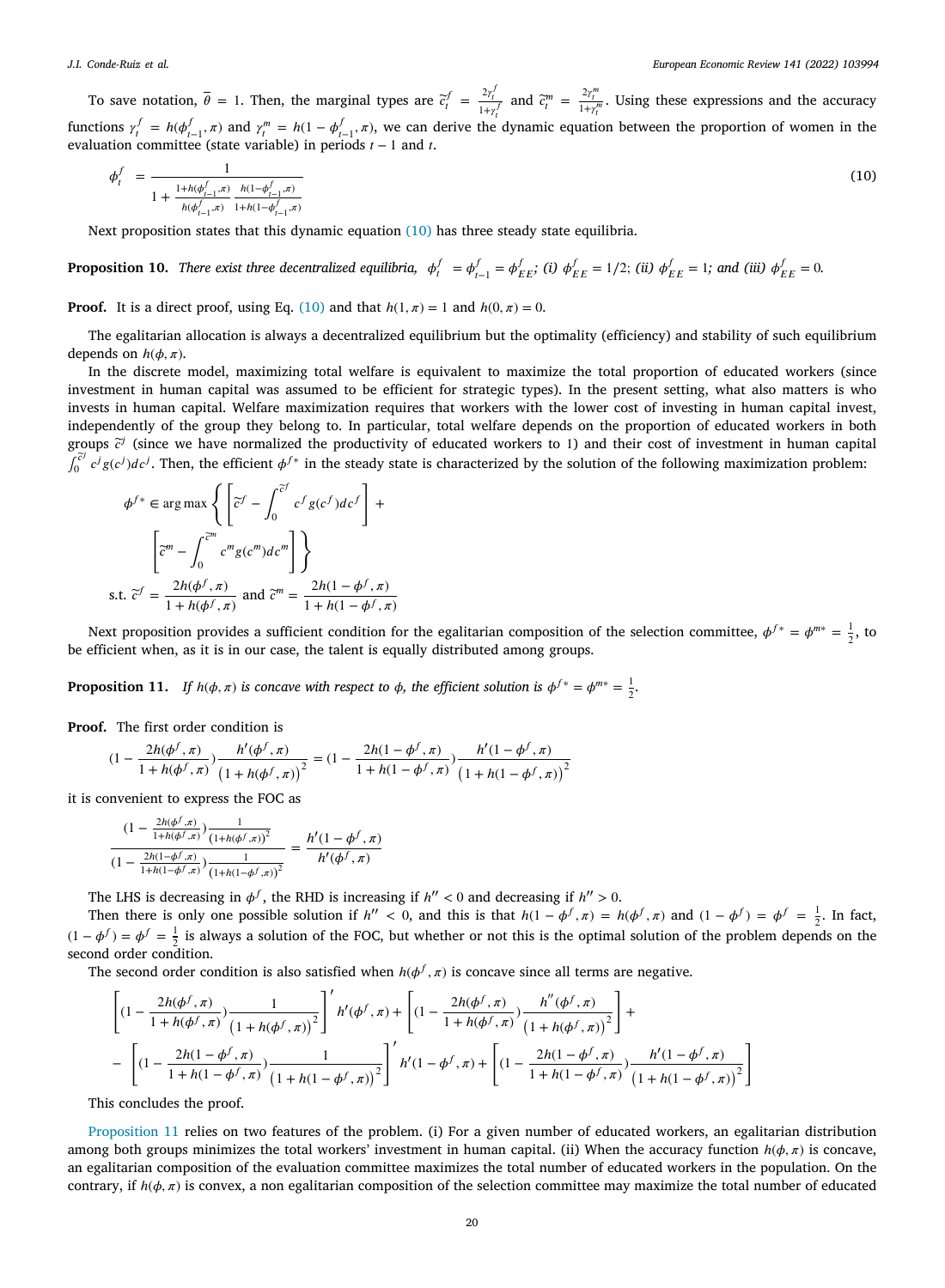

<span id="page-20-0"></span>**Fig. 4.** Stability and concavity.

<span id="page-20-1"></span>workers. This is because the marginal impact of increasing the representation of one group in the evaluation committee over the accuracy function is increasing in the current proportions of members of this group in the evaluation committee.

We are interested in the stability of the egalitarian equilibrium. As the dynamic equation  $\phi_t^f = f(\phi_{t-1}^f, \pi)$  is continuous and differentiable, the condition for the egalitarian equilibrium being stable is that the slope of f is lower than 1 when  $\phi_{t-1}^f = \frac{1}{2}$ . This condition translates into the following one:

$$
\frac{\partial f(\phi_{t-1}^f, \pi)}{\partial \phi_{t-1}^f} \bigg|_{\phi_{t-1}^f = \frac{1}{2}} = \frac{h'(\frac{1}{2}, \pi)}{2h(\frac{1}{2}, \pi)(1 + h(\frac{1}{2}, \pi))} < 1\tag{11}
$$

**Proposition 12.** If  $h(\phi, \pi)$  is concave with respect to  $\phi$  the equalitarian equilibrium  $\phi^{f*} = \phi^{m*} = \frac{1}{2}$  is stable.

**Proof.**  $h(\frac{1}{2}, \pi)$  is increasing and concave. Take  $h(0, \pi) = b$  and  $h(\frac{1}{2}, \pi) = a$  as given. The concave function that maximizes the slope at  $\frac{1}{2}$  and crosses these two points is the linear function  $b+2(a-b)x$ . Then, the maximum possible slope (with  $b = 0$ ) at  $\frac{1}{2}$  is  $2a = 2h(\frac{1}{2}, \pi)$ . Replacing  $h'(\frac{1}{2}, \pi)$  in the stability condition by the maximum slope  $2h(\frac{1}{2}, \pi)$ , we obtain

$$
\frac{2h(\frac{1}{2},\pi)}{2h(\frac{1}{2},\pi)(1+h(\frac{1}{2},\pi))} = \frac{1}{(1+h(\frac{1}{2},\pi))} < 1
$$

Then, the stability condition ([11\)](#page-20-0) always holds for any concave  $h(\phi, \pi)$  function.

Contrary to the previous literature ([Foster and Vohra](#page-22-14), [1992;](#page-22-14) [Coate and Loury](#page-21-7), [1993\)](#page-21-7), in our setting there exists a negative externality between population groups. Increasing the representation (accuracy) of one group, reduces the representation (accuracy) of the other group. Intuitively, concavity of the accuracy functions implies that if we increase the representation of the minority groups, the gains (and incentives) of this group compensates the losses of the majoritarian group. However, quotas may still play a role, not only to accelerate the transition to the efficient egalitarian equilibrium, but also to restore efficiency outside of the concave case.

Now, we take an arbitrary accuracy function  $h(\phi, \pi) = \phi^{\frac{1}{\pi}}$ . This function is concave when  $\pi \in (1, \infty)$ , and then for this range of parameters the egalitarian allocation  $\phi^{f*} = \phi^{m*} = \frac{1}{2}$  is efficient. However, concavity of  $h(\phi, \pi)$  is a sufficient but not necessary condition for the efficiency of the egalitarian equilibrium. In fact, in this particular example,  $\phi^{f*} = \phi^{m*} = \frac{1}{2}$  is efficient beyond the concave region, if  $\pi > 0.4$ . Concavity is also not a necessary condition for stability, but in this example, stability of the egalitarian equilibrium requires a stronger condition,  $\pi > 0.72$ . [Fig.](#page-18-2) [3](#page-18-2) shows the system dynamic equation when  $\pi$  is lower o higher than 0.72, and the egalitarian equilibrium is or is not stable (see [Fig.](#page-20-1) [4](#page-20-1)).

Therefore, if  $h(\phi, \pi) = \phi^{\frac{1}{\pi}}$  and  $\pi \in (0.4, 0.72)$ , the egalitarian equilibrium is efficient but unstable. In that case, imposing an egalitarian and (permanent) system of quotas may increase total welfare. Notice that restoring efficiency in this dynamic setting with continuous distribution of investment costs has important implications in the allocation of talent. Quotas not only will provide incentives to invest in human capital to talented women, but also these talented women will replace less talented, "mediocre", men [\(Besley et al.,](#page-21-17) [2017\)](#page-21-17).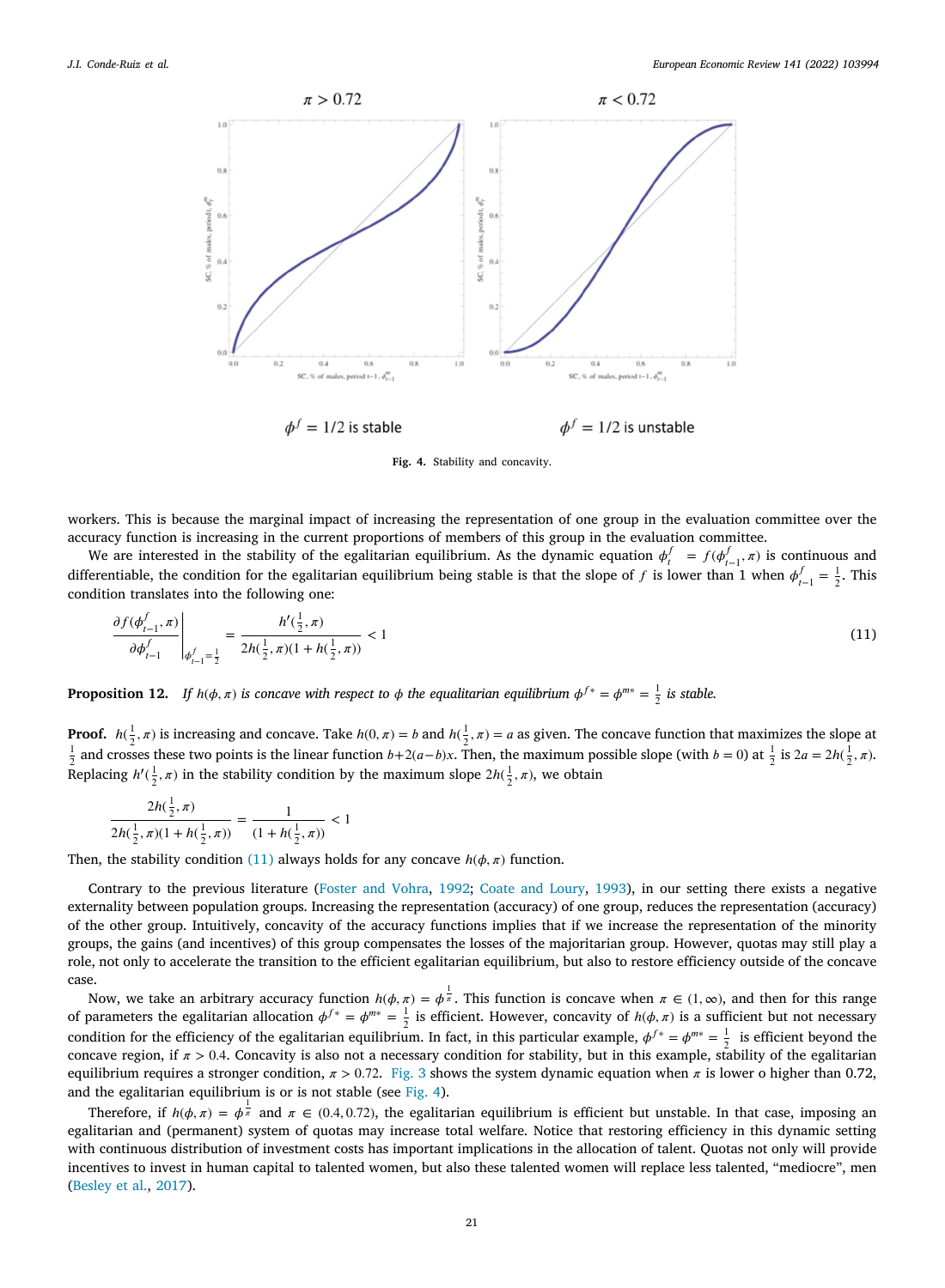#### *A model with continuous effort*

In this extension, we analyze a pure moral hazard setting. We remove the heterogeneity of the workers and we introduce a continuous level of effort and uncertainty. A worker decides how much to invest in human capital  $e \ge 0$ . Investing entails a cost  $c(e)$ , where  $c(e)$  is increasing and convex. The mapping between investment in human capital and productivity is not deterministic. If a worker invests  $e$ , this leads to high productivity  $\overline{\theta}$  with probability  $e$ , whereas with the complementary probability the worker will have low productivity  $\theta$ .

As before, workers' productivity is imperfectly observed, and future payoffs are determined by workers' productivity and the ) The better previous simple information structure Pr  $(s_H | \vec{\theta}) = 1$  and Pr  $(s_L | \vec{\theta}) = \frac{1 + y}{2}$ .

We solve the game backwards. Thus, we start by determining the expected salary of the workers. We know that under this information structure, a negative signal is fully revealing Pr  $(\theta | s_L) = 0$ , and  $w(s_L) = 0$ . To determine the expected salary when the worker receives a positive evaluation  $w(s_H) = \overline{\theta}$  Pr  $(\overline{\theta} \mid s_H)$ , we start from determining the priors.

Workers investing *e* will be high productivity workers with probability Pr  $(\bar{\theta}) = e$ , and low productivity workers with probability Pr  $(\theta) = 1 - e$ . Then, when workers receive a positive evaluation and the expected investment in human capital of e, the expected productivity Pr  $(\bar{\theta} | s_H)$  according to the bayes rule is:

$$
\Pr\left(\overline{\theta} \mid s_H\right) = \frac{\Pr(s_H \mid \overline{\theta}) \Pr\left(\overline{\theta}\right)}{\Pr(s_H \mid \overline{\theta}) \Pr\left(\overline{\theta}\right) + \Pr(s_H \mid \underline{\theta}) \Pr\left(\underline{\theta}\right)} = \frac{e}{e + (1 - e)\left(\frac{1 - \gamma}{2}\right)}\tag{12}
$$

where Pr  $(\bar{\theta} \mid s_H)$  and  $w(s_H) = \bar{\theta}$  Pr  $(\bar{\theta} \mid s_H)$  are increasing in  $e$  and  $\gamma \in [0, 1]$ .

Given that the optimal (equilibrium) effort is:

$$
e^* \in \arg\max \{[e + (1-e)(\frac{1-\gamma}{2})]\overline{\theta} \Pr\left(\overline{\theta} \mid s_H\right) - c(e)\}
$$

Where  $e + (1 - e)(\frac{1 - \gamma}{2})e = \frac{1 - \gamma}{2} + (\frac{1 + \gamma}{2})e$  is the probability of  $s_H$  realization. When the worker decides her optimal investment decision, she should take as given the expected level of effort  $e$  in Pr  $(\bar{\theta} \mid s_H)$ . Then, her incentives are given by marginal gains of increasing the effort  $(\frac{1+\gamma}{2})\overline{\theta}$  Pr  $(\overline{\theta} \mid s_H) \overline{\theta}$  and its marginal cost c'(e). Notice that the marginal gains  $(\frac{1+\gamma}{2})\overline{\theta}$  Pr  $(\overline{\theta} \mid s_H) \overline{\theta}$  of effort are increasing in  $\gamma$ . Then, the higher is the expected accuracy, the higher will be the incentives to invest in human capital.

For obtaining the Perfect Bayesian Equilibrium, the optimal investment effort by the worker given the incentives should coincide with the expected level of effort.

$$
\frac{1+\gamma}{2}\overline{\theta}\frac{e^*}{e^* + (1-e^*)(\frac{1-\gamma}{2})} - c'(e^*) = 0
$$

If we consider a quadratic cost function  $c(e) = \frac{e^2}{2}$  $\frac{2}{2}$ , the equilibrium level of effort has a closed form solution

$$
e^*(\gamma) = \overline{\theta} + 1 - \frac{2}{1+\gamma} \tag{13}
$$

This is also the cut-off of the continuous distribution model (Eq. ([9\)](#page-18-3)) and therefore, we could derive similar implications.

#### **References**

- <span id="page-21-6"></span>[Aigner, D.J., Cain, G., 1977. Statistical theories of discrimination in labor markets. Ind. Labor Relat. Rev. 30 \(2\), 175–187.](http://refhub.elsevier.com/S0014-2921(21)00270-1/sb1)
- <span id="page-21-11"></span>[Altonji, J.G., Pierret, C.R., 2001. Employer learning and statistical discrimination. Q. J. Econ. 116 \(1\), 313–350.](http://refhub.elsevier.com/S0014-2921(21)00270-1/sb2)
- <span id="page-21-16"></span>Anon, 2019. ILO report on Women in Business and Management: The business case for change (Geneva, 2019).
- <span id="page-21-8"></span><span id="page-21-0"></span>[Arrow, K.J., 1973. The theory of discrimination. In: Ashenfelter, O., Rees, A. \(Eds.\), Discrimination in Labor Markets. Princeton University Press, pp. 3–33.](http://refhub.elsevier.com/S0014-2921(21)00270-1/sb4) [Athey, S., Avery, C., Zemsky, P., 2000. Mentoring and diversity. Amer. Econ. Rev. 90 \(4\), 765–786.](http://refhub.elsevier.com/S0014-2921(21)00270-1/sb5)
- <span id="page-21-9"></span>[Austen-Smith, D., Banks, J.S., 1996. Information aggregation, rationality, and the condorcet jury theorem. Am. Political Sci. Rev. 90, 34–45.](http://refhub.elsevier.com/S0014-2921(21)00270-1/sb6)
- <span id="page-21-10"></span>[Austen-Smith, D., Feddersen, T.J., 2009. Information aggregation and communication in committees. Philos. Trans. R. Soc. B 364, 763–769.](http://refhub.elsevier.com/S0014-2921(21)00270-1/sb7)
- <span id="page-21-4"></span>[Azmat, G., Ferrer, R., 2017. Gender gaps in performance: Evidence from Young lawyers. J. Polit. Econ. 125 \(5\).](http://refhub.elsevier.com/S0014-2921(21)00270-1/sb8)
- <span id="page-21-15"></span>[Becker, G., 1975. Human Capital: A Theoretical and Empirical Analysis with Special Reference To Education. University of Chicago Press.](http://refhub.elsevier.com/S0014-2921(21)00270-1/sb9)
- <span id="page-21-5"></span>[Bertrand, M., Goldin, C., Katz, L., 2010. Dynamics of the gender gap for Young professionals in the financial and corporate sectors. Am. Econ. J.: Appl. Econ. 2](http://refhub.elsevier.com/S0014-2921(21)00270-1/sb10) [\(3\), 228–255.](http://refhub.elsevier.com/S0014-2921(21)00270-1/sb10)
- <span id="page-21-17"></span>[Besley, T., Folke, O., Persson, T., Rickne, J., 2017. Gender quotas and the crisis of the Mediocre men: Theory and evidence from Sweden. Amer. Econ. Rev. 107](http://refhub.elsevier.com/S0014-2921(21)00270-1/sb11) [\(8\), 2204–2242.](http://refhub.elsevier.com/S0014-2921(21)00270-1/sb11)
- <span id="page-21-2"></span>[Bohren, J.A., Imas, A., Rosenberg, M., 2019. The dynamics of discrimination, theory and evidence. Amer. Econ. Rev. 109, 3395–3436.](http://refhub.elsevier.com/S0014-2921(21)00270-1/sb12)
- <span id="page-21-3"></span>[Booth, A., Francesconi, M., Frank, J., 2003. A sticky floors model of promotion, gender and pay. Eur. Econ. Rev. 47 \(2\), 295–322.](http://refhub.elsevier.com/S0014-2921(21)00270-1/sb13)
- <span id="page-21-1"></span>[Bordalo, P., Coffman, K., Gennaioli, N., 2019. Beliefs about gender. Amer. Econ. Rev. 109, 739–773.](http://refhub.elsevier.com/S0014-2921(21)00270-1/sb14)
- <span id="page-21-13"></span>[Card, D., Funk, P., Iriberri, N., 2019. Are referees and editors in economics gender neutral? Q. J. Econ. 11 135 \(1\), 269–327.](http://refhub.elsevier.com/S0014-2921(21)00270-1/sb15)

<span id="page-21-14"></span>Chari, A., Goldsmith-Pinkham, P., 2017. Gender representation in economics across topics and time: evidence from the NBER Summer Institute, Working Paper 23953, National Bureau of Economic Research. p. 44.

<span id="page-21-7"></span>[Coate, S., Loury, G.C., 1993. Will affirmative-action policies eliminate negative stereotypes? Amer. Econ. Rev. 83 \(5\), 1220–1240.](http://refhub.elsevier.com/S0014-2921(21)00270-1/sb17)

<span id="page-21-12"></span>Conde-Ruiz, J.I., Ganuza, J.-J., García, M., Puch, L.A., 2021. Gender distribution across topics in the top five economics journals: A machine learning approach voting, Barcelona GSE Working Paper 1771.